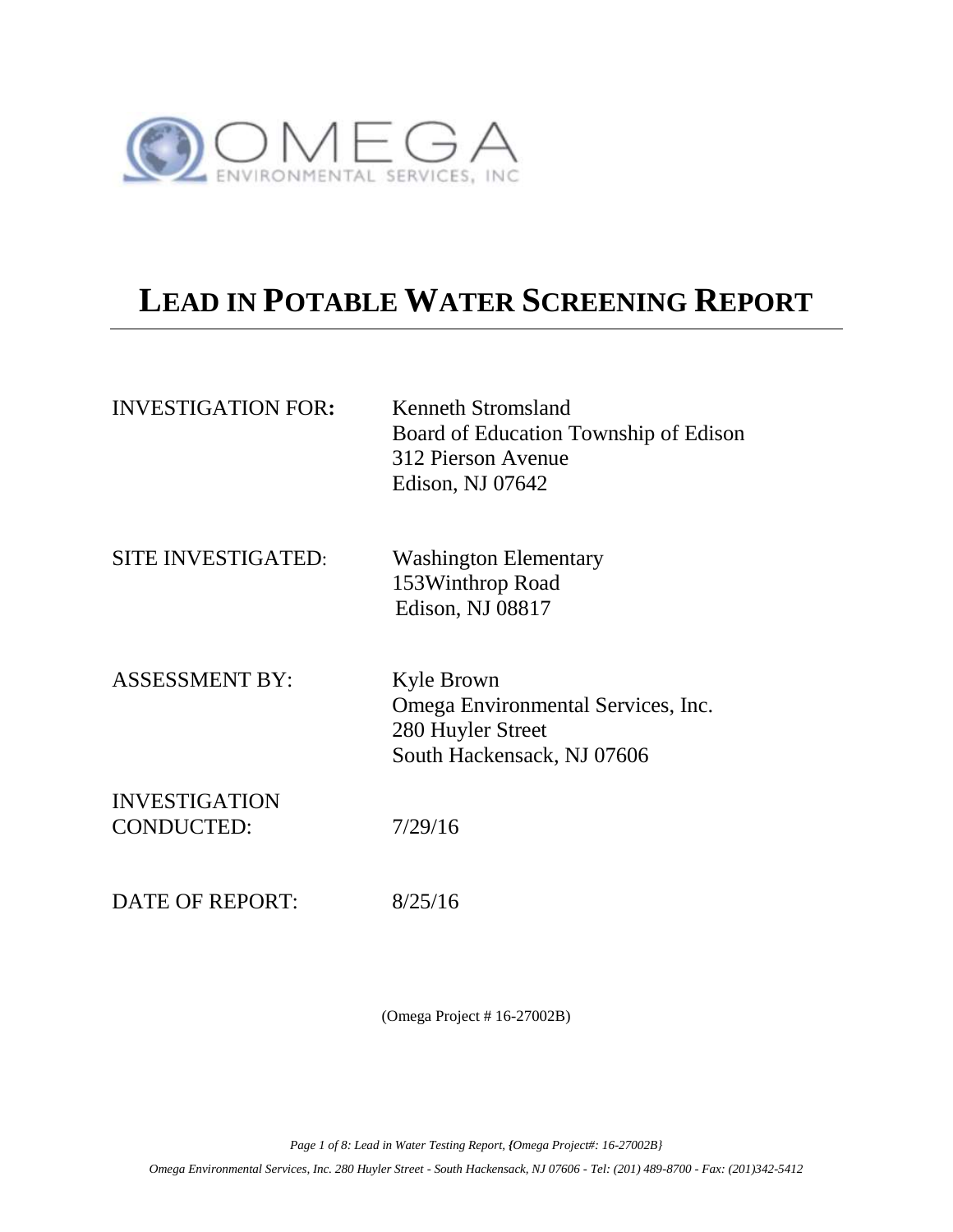## **TABLE OF CONTENTS**

## **EXECUTIVE SUMMARY/PROJECT OVERVIEW**

- **1. RESULTS TABLE**
- **2. SAMPLING METHODOLOGY**
- **3. DISCUSSION OF RESULTS**
- **4 RECOMMENDATIONS**

Appendices:

A. Outlet Location Plan

B. Laboratory Analytical Reports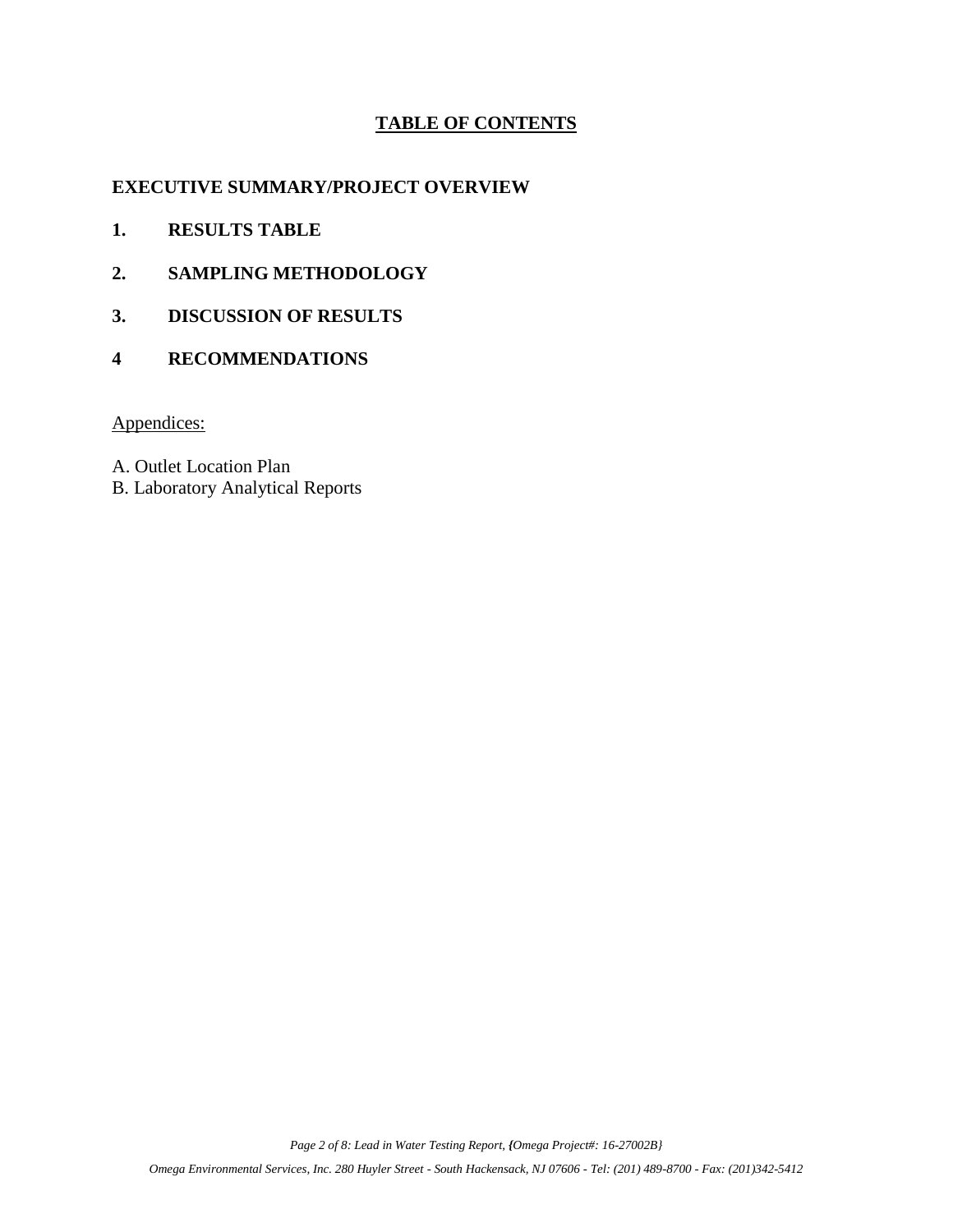## **EXECUTIVE SUMMARY:**

The Board of Education Township of Edison requested lead in water testing of potable water outlets at Washington Elementary, 153 Winthrop Road, Edison, NJ 08817.

*Previous Testing*

No information related to previous testing was available.

*Recent Testing (7/29/16)*

In order to assess the building water outlets a full testing of all potable outlets was performed on July 29, 2016.

Reportedly the outlets were not flushed or used on the day of testing.

First draw and flush samples (30 second) were collected of 21 water fountains and sinks.

**Results of most first draw samples analyzed were below the Lead and Copper Rule action level of 15 ppb. Three first draw samples were above 15 ppb. The associated flush samples were below 15 ppb.**

See Section 3 Discussion of Results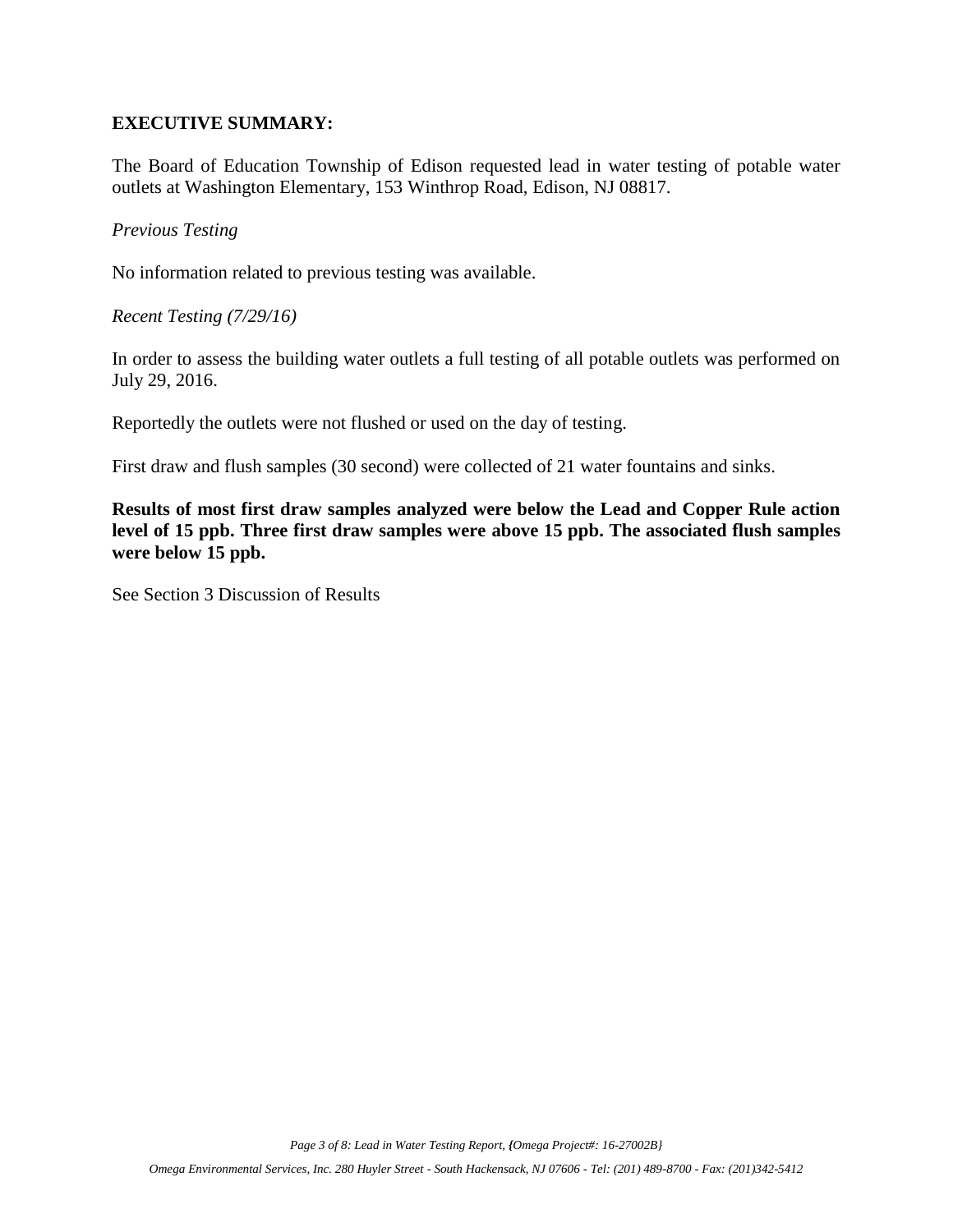## **RESULTS TABLE:**

| <b>Outlet #</b> | Sample # | Location                                | $1st$ draw (FD)<br>or flush (FL) | <b>Results</b><br>(ppb) | <b>LCR</b><br><b>Action</b><br>Level $(1)$<br>(ppb) |
|-----------------|----------|-----------------------------------------|----------------------------------|-------------------------|-----------------------------------------------------|
| 02              | 01       | Main Office                             | FD                               | 39                      | $\overline{15}$                                     |
| 02              | 02       | Main Office                             | FL                               | 2.4                     | 15                                                  |
| 06              | 03       | K-1 Water Fountain                      | <b>FD</b>                        | 2.3                     | 15                                                  |
| 06              | 04       | K-1 Water Fountain                      | FL                               | < 1.0                   | 15                                                  |
| 04              | 05       | K-2 Water Fountain                      | <b>FD</b>                        | <1.0                    | 15                                                  |
| 04              | 06       | K-2 Water Fountain                      | FL                               | < 1.0                   | 15                                                  |
| 10              | 07       | K-3 Water Fountain                      | <b>FD</b>                        | $<1.0$                  | 15                                                  |
| 10              | 08       | K-3 Water Fountain                      | FL                               | < 1.0                   | 15                                                  |
| 08              | 09       | K-4 Water Fountain                      | FD                               | < 1.0                   | 15                                                  |
| 08              | 010      | K-4 Water Fountain                      | FL                               | < 1.0                   | 15                                                  |
| 01              | 011      | <b>Water Fountain at Room 6</b>         | <b>FD</b>                        | 110                     | 15                                                  |
| 01              | 012      | Water Fountain at Room 6                | FL                               | 7.8                     | 15                                                  |
| <b>TBV</b>      | 013      | <b>Water Fountain at Science Closet</b> | <b>FD</b>                        | 22                      | 15                                                  |
| <b>TBV</b>      | 014      | Water Fountain at Science Closet        | FL                               | 1.7                     | 15                                                  |
| 17              | 015      | Water Fountain at Room 14               | <b>FD</b>                        | 6.5                     | 15                                                  |
| 17              | 016      | Water Fountain at Room 14               | FL                               | 1.4                     | 15                                                  |
| <b>TBV</b>      | 017      | Water Fountain at Kitchen               | <b>FD</b>                        | 1.4                     | 15                                                  |
| <b>TBV</b>      | 018      | Water Fountain at Kitchen               | FL                               | < 1.0                   | 15                                                  |
| <b>TBV</b>      | 019      | Kitchen Faucet                          | <b>FD</b>                        | 3.5                     | 15                                                  |
| <b>TBV</b>      | 020      | Kitchen Faucet                          | FL                               | < 1.0                   | 15                                                  |
| 35              | 021      | Water Fountain at Room 21               | FD                               | 4.0                     | 15                                                  |
| 35              | 022      | Water Fountain at Room 21               | FL                               | 1.1                     | 15                                                  |
| 36              | 023      | Water Fountain at Room 23               | <b>FD</b>                        | 5.6                     | 15                                                  |
| 36              | 024      | Water Fountain at Room 23               | FL                               | < 1.0                   | 15                                                  |
| 36              | 025      | Water Fountain at Room 22               | <b>FD</b>                        | 4.0                     | 15                                                  |
| 36              | 026      | Water Fountain at Room 22               | FL                               | 1.4                     | 15                                                  |
| 37              | 027      | Water Fountain at Room 27               | <b>FD</b>                        | 1.2                     | 15                                                  |
| 37              | 028      | Water Fountain at Room 27               | FL                               | < 1.0                   | 15                                                  |
| 37              | 029      | Water Fountain at Room 29               | <b>FD</b>                        | 2.1                     | 15                                                  |
| 37              | 030      | Water Fountain at Room 29               | FL                               | 1.1                     | 15                                                  |
| 38              | 031      | Water Fountain at Copy Room (L)         | FD                               | < 1.0                   | 15                                                  |
| 38              | 032      | Water Fountain at Copy Room (L)         | ${\rm FL}$                       | $<1.0$                  | 15                                                  |
| 38              | 033      | Water Fountain at Copy Room (R)         | FD                               | < 1.0                   | 15                                                  |
| 38              | 034      | Water Fountain at Copy Room (R)         | FL                               | < 1.0                   | 15                                                  |
| 39              | 035      | Kitchen Faucet Faculty Lounge           | ${\rm FD}$                       | 6.0                     | 15                                                  |
| 39              | 036      | Kitchen Faucet Faculty Lounge           | ${\rm FL}$                       | < 1.0                   | 15                                                  |
| 41              | 037      | Water Fountain at Restrooms (R)         | FD                               | < 1.0                   | 15                                                  |
| 41              | 038      | Water Fountain at Restrooms (R)         | FL                               | < 1.0                   | 15                                                  |
| 41              | 039      | Water Fountain at Restrooms (L)         | ${\rm FD}$                       | < 1.0                   | 15                                                  |
| 41              | 040      | Water Fountain at Restrooms (L)         | FL                               | < 1.0                   | 15                                                  |

*Page 4 of 8: Lead in Water Testing Report, {Omega Project#: 16-27002B}*

*Omega Environmental Services, Inc. 280 Huyler Street - South Hackensack, NJ 07606 - Tel: (201) 489-8700 - Fax: (201)342-5412*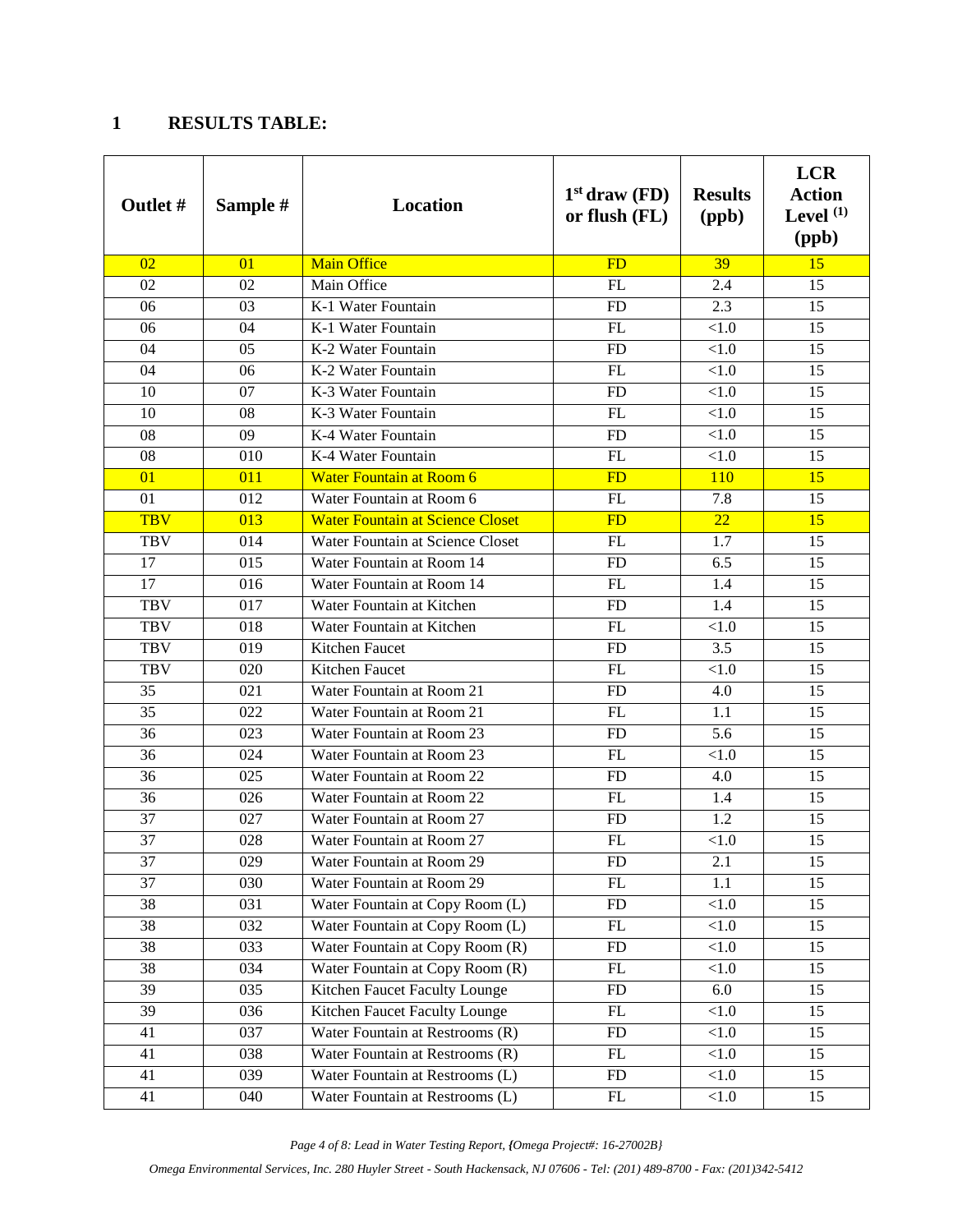| $\overline{\phantom{a}}$ | 041 | <b>TTT</b><br>GVM<br>ı at<br>Fountain<br><b>W</b> ater | --<br>ΤD  | $\sim$ | $\overline{\phantom{0}}$ |
|--------------------------|-----|--------------------------------------------------------|-----------|--------|--------------------------|
| ∠⊥                       | 042 | <b>TTT</b><br>Gvm<br>ı at<br>Fountain<br><i>w</i> ater | ⊥⊥<br>$-$ | 71.U   | $\overline{\phantom{0}}$ |

(1) EPA Lead in Copper Rule (1991) Action Level for water suppliers (municipalities and private wells) and March 2016 Newark Public Schools Lead Water Testing Sampling Plan.

FD – First Draw Sample

FL – Flush Sample (30 sec)

NA – Not Analyzed

TBV – To Be Verified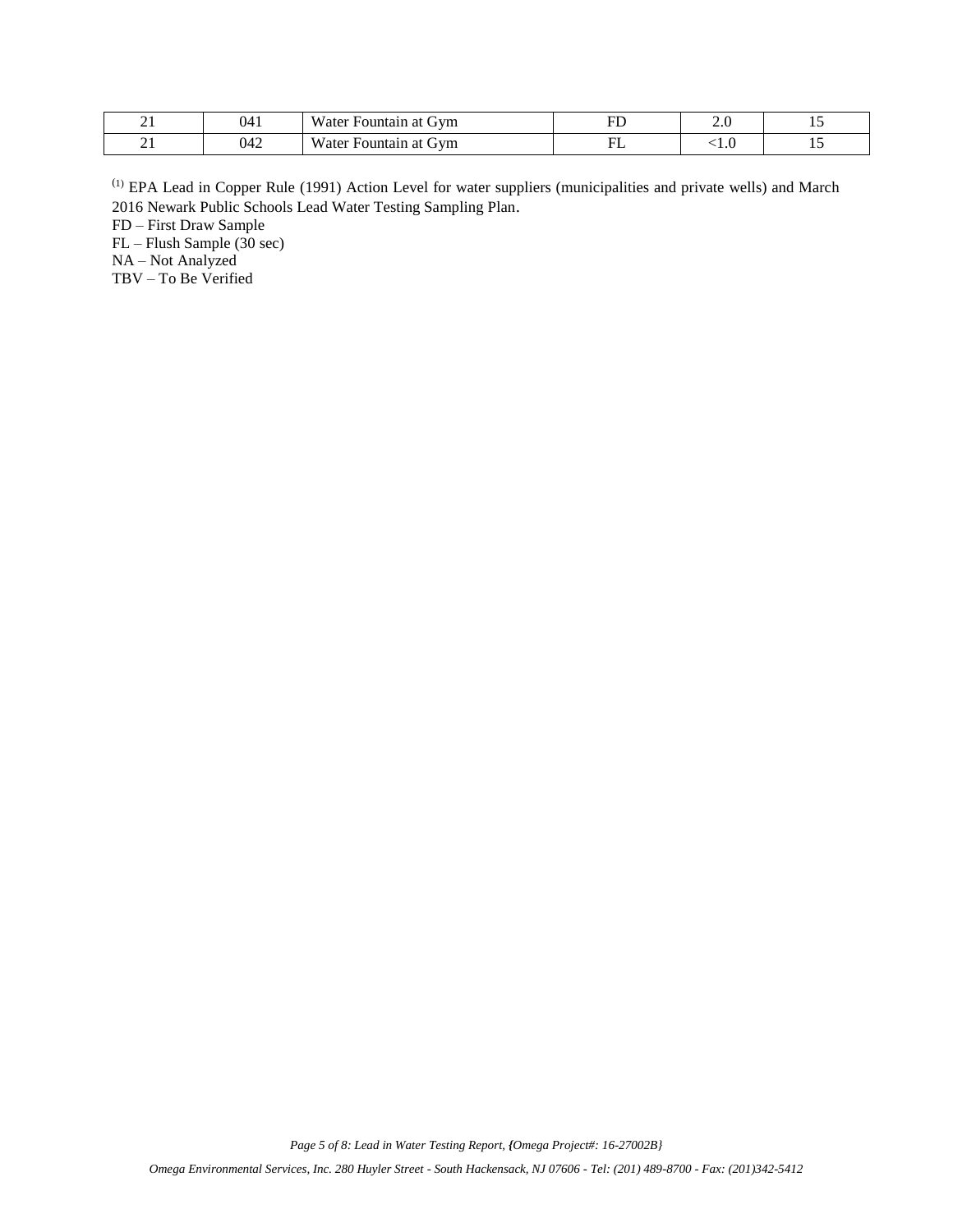## **2 SAMPLING METHODOLOGY:**

First Draw Samples - Without allowing any water to spill until sample collection, samples were collected with a relatively slow flow rate in 250 mL bottles prepared with Nitric Acid (HNO3) as a preservative.

Flush Samples – After collection of first draw samples the water was allowed to flow at a relatively slow rate for thirty second to flush the fixture and close piping. The flush samples are intended to test the plumbing further upstream from the fixture (behind walls).

The samples were packaged in a cooler and shipped to Pace Analytical, Melville, NY for total lead in potable water analysis (method E200.8 IOC).

## **3 DISCUSSION OF RESULTS:**

Three first draw sample results were above 15 ppb, but the associated flush sample results were below 15 ppb. This indicates the source of lead is related to the fixtures themselves, not in the main building plumbing.

## **4 RECOMMENDATIONS:**

*Short term*:

- Conduct further evaluation and testing of outlets with elevated results.
- Take any outlets with elevated results out of service.

## *Long Term*:

- If additional testing shows similar results (first draw results above 15 ppb) consider replacing the spout of the fountains (may contain brass, adding to lead levels), installing filters (if practical), or fixture replacement.
- Repeat full building testing on an annual basis. Generally this should be performed in August prior to the start of the school season.
- Develop a Lead in Water Management Plan in accordance with the 2006 EPA 3Ts for Reducing Lead in Drinking Water in Schools.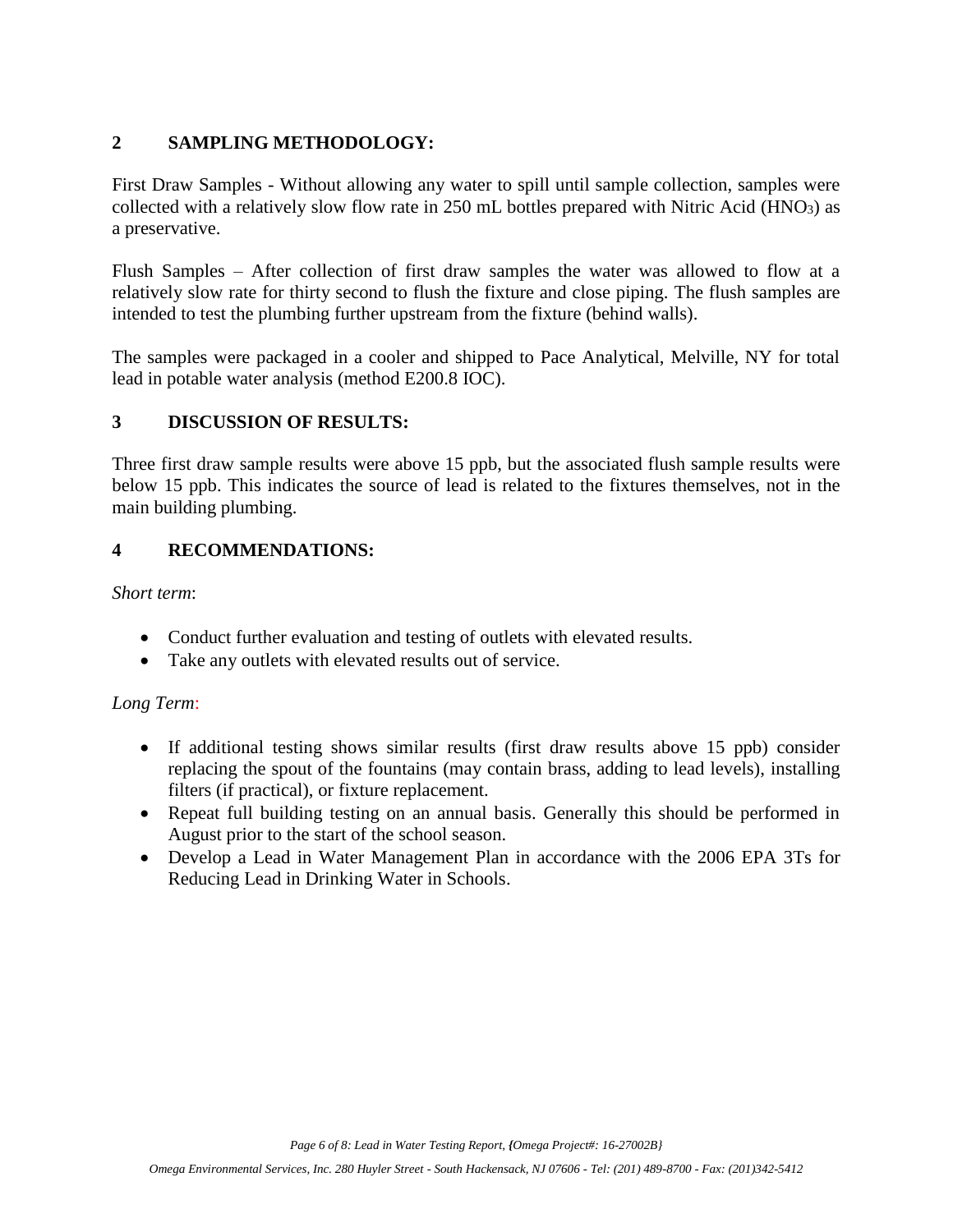## A. Outlet Location Plan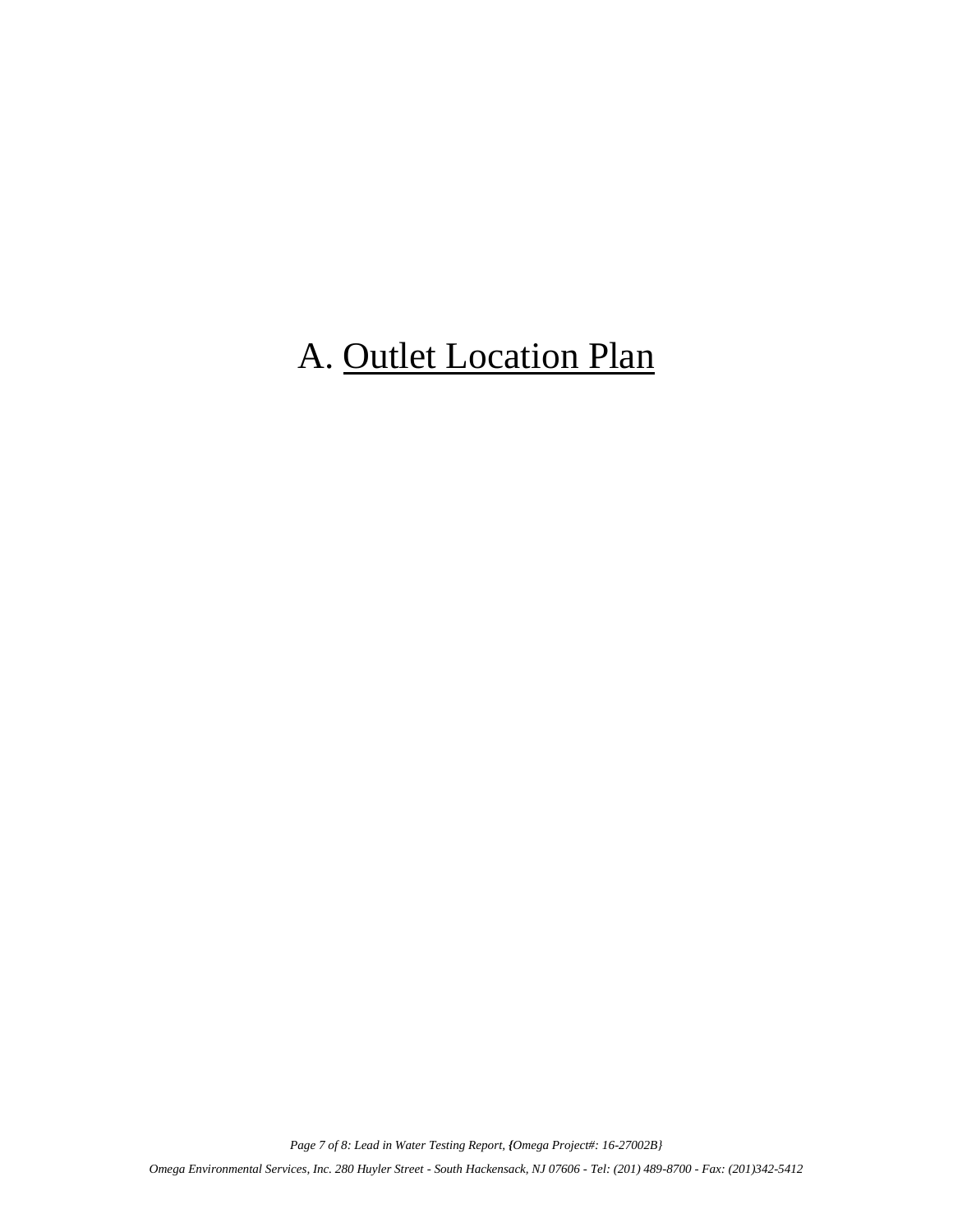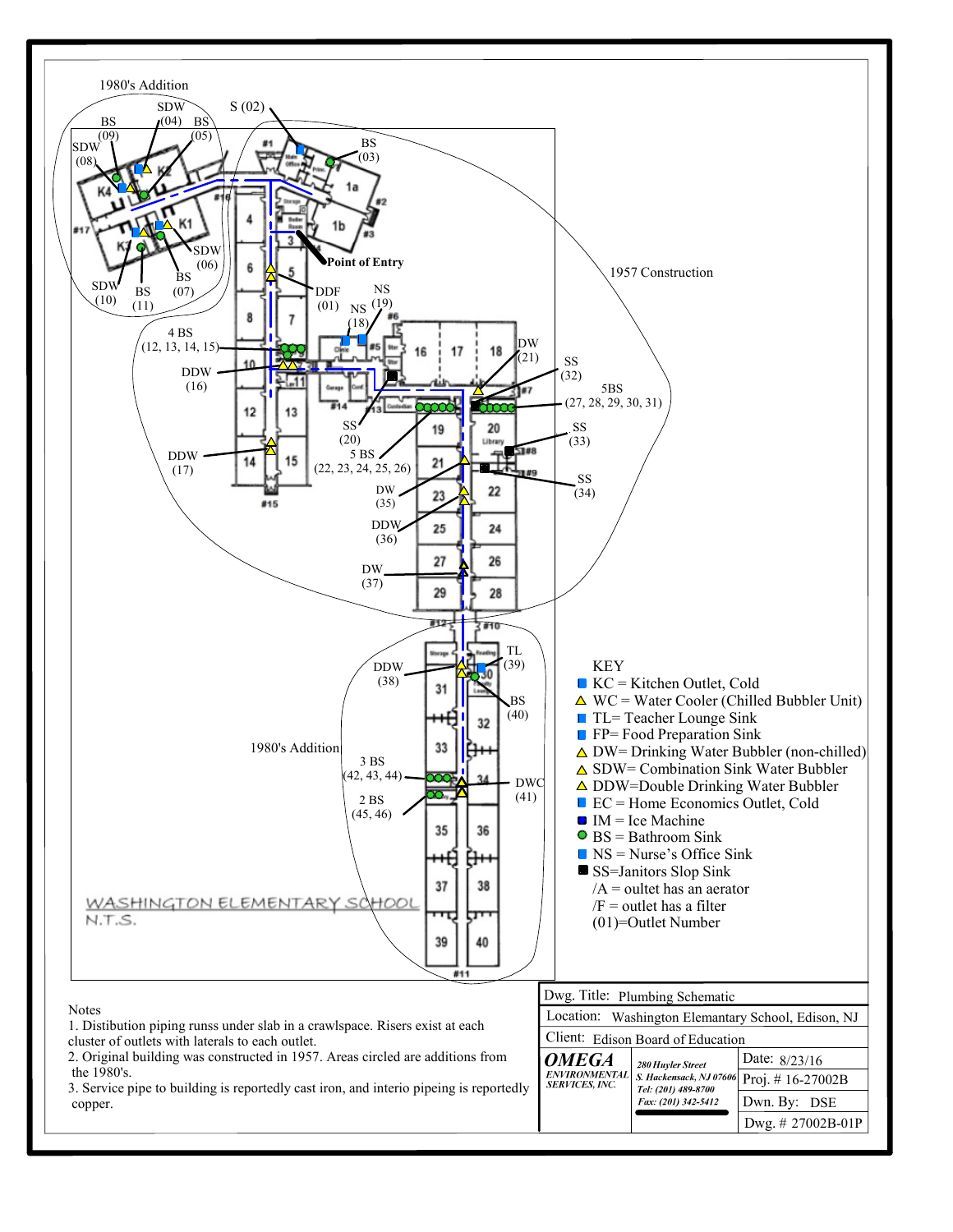## B. Lead in Water Laboratory Reports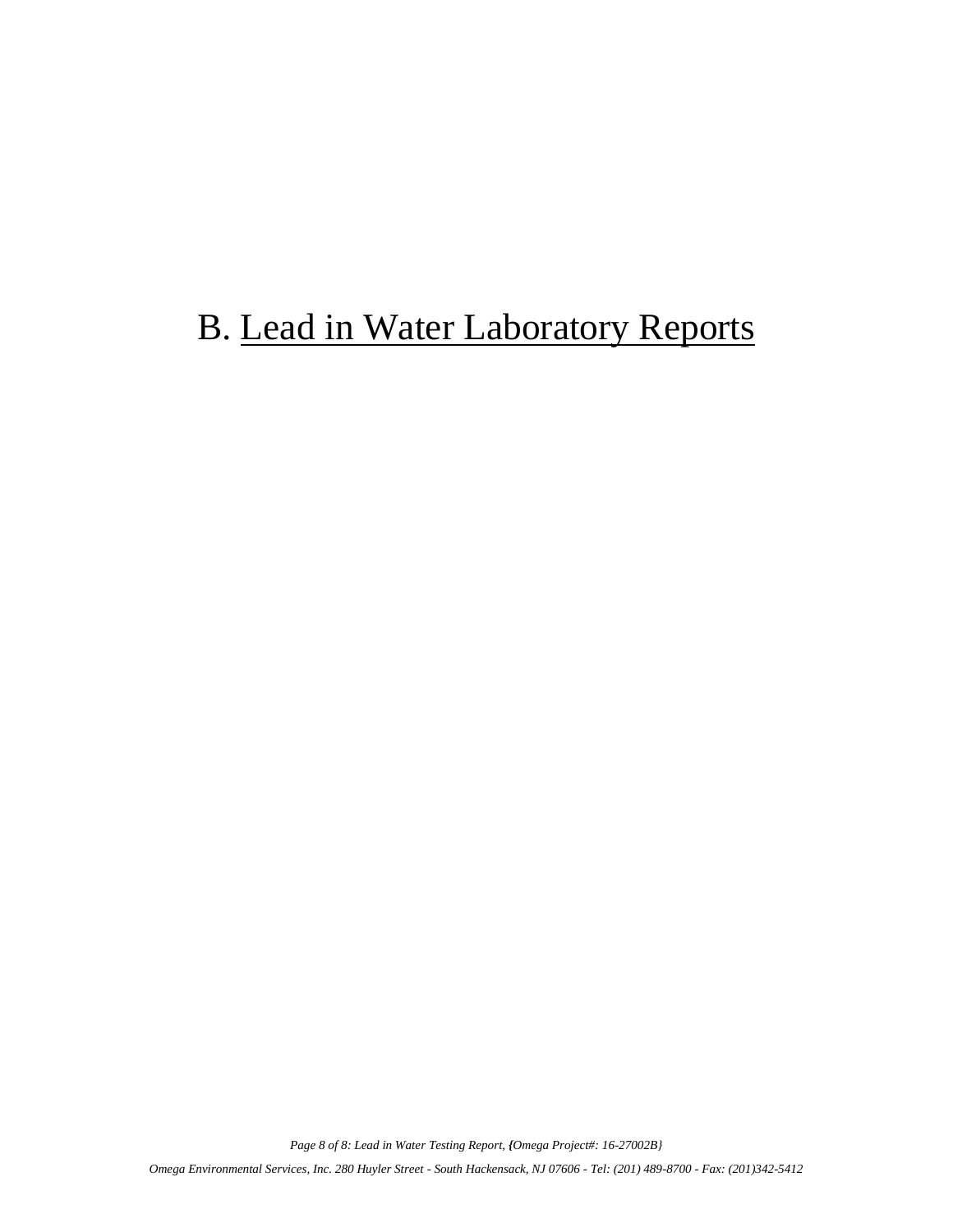Pace Analytical" 

# **CHAIN-OF-CUSTODY / Analytical Request Document**<br>The Chain-of-Custody is a LEGAL DOCUMENT. All relevant fields must be completed accurately.

|                                           |                                                                                           | Section B                                                                                                                                                            | Section C                                                                                                                                          |                                                                                                    |
|-------------------------------------------|-------------------------------------------------------------------------------------------|----------------------------------------------------------------------------------------------------------------------------------------------------------------------|----------------------------------------------------------------------------------------------------------------------------------------------------|----------------------------------------------------------------------------------------------------|
| Section A<br>Required Client Information: |                                                                                           | Required Project Information:                                                                                                                                        | Invoice Information:                                                                                                                               | ৳<br>Page:                                                                                         |
| Company:                                  | Omega Environmental                                                                       | Report To: Michael Levay                                                                                                                                             | Accts Payable<br>Attention:                                                                                                                        |                                                                                                    |
| Address:                                  | 280 Huyler Street                                                                         | mikel@omega-env.com<br>Copy To:                                                                                                                                      | Company Name: Omega Environmental                                                                                                                  | REGULATORY AGENCY                                                                                  |
|                                           | South Hackensack, NJ 07606                                                                | lab@omega-env.com                                                                                                                                                    | 280 Huyler Street<br>Address:                                                                                                                      | DRINKING WATER<br>ጜ<br>GROUND WATER<br>NPDES                                                       |
| Email To:                                 | lab@omega-env.com                                                                         | Purchase Order No.:                                                                                                                                                  |                                                                                                                                                    | <b>OTHER</b><br><b>RCRA</b><br>JST                                                                 |
| Phone:                                    | Fax:<br>201.489.8700                                                                      | Jacyros<br><b>Project Name:</b> Wasn't Norton                                                                                                                        | Pace Quote<br>Reference:<br>Pace Project<br>Manager:                                                                                               | Site Location                                                                                      |
| Requested Due Date/TAT:                   | 5 Day Tat                                                                                 | $16 - 27$ coc28<br>Project Number:                                                                                                                                   | Pace Profile #                                                                                                                                     | $\gtrsim$<br>STATE:                                                                                |
|                                           |                                                                                           |                                                                                                                                                                      |                                                                                                                                                    | Requested Analysis Filtered (Y/N)                                                                  |
|                                           | Valid Matrix Codes<br><b>MATRIX</b><br>Section D<br>Required Client Information           | COLLECTED<br>CODE                                                                                                                                                    | 1 N /<br>Preservatives                                                                                                                             |                                                                                                    |
|                                           | DRINKING WATER<br>WATER<br>WASTE WATER<br>PRODUCT<br><b>SOIL/SOLID</b><br>$\overline{a}$  | SAMPLE TEMP AT COLLECTION<br>COMPOSITE<br>END/GRAB<br>COMPOSITE<br>START<br>(AMOO=O BARD=O)<br>(fiel of aeboo bilsv ees)<br>$\check{\mathsf{s}}$<br>$\lesssim$<br>a. |                                                                                                                                                    |                                                                                                    |
|                                           | WPE<br>AR<br>OTHER<br>TISSUE<br>(A-Z, 0-9 / ,-)<br>Sample IDs MUST BE UNIQUE<br>SAMPLE ID | គីគឺ្និងស្រុ                                                                                                                                                         | <b>Utablysis Test</b><br><b>A OF CONTAINERS</b>                                                                                                    | $\breve{\otimes}$<br>Residual Chlorine (Y/N)                                                       |
| ITEM #                                    |                                                                                           | TIME<br>DATE<br>TIME<br>DATE<br><b>SAMPLE TYPE</b><br><b>JOO XIRTAM</b>                                                                                              | tead in Water<br>Other<br>Methanol<br>$602Sz$ eN<br><b>HO<sub>B</sub></b><br><b>HCI</b><br>EOMH<br>$\overline{H^5}$ OS <sup>t</sup><br>Unpresended | Pace Project No./ Lab I.D                                                                          |
| ์ดี<br>٣                                  | es<br>1<br>f<br>しぞうか<br>ر<br>مەيم<br>Ą                                                    | <b>ASSE</b><br>0700116<br>$_{\circ}$<br>$\geq$                                                                                                                       | 生<br>$\times$<br>$\overline{ }$                                                                                                                    |                                                                                                    |
| <b>SP</b><br>$\sim$                       | لہ<br>بد<br>4<br>لمصلوله والمعطين<br>いんさ<br>ţ,                                            |                                                                                                                                                                      |                                                                                                                                                    |                                                                                                    |
| 3<br>0<br>w                               | ۹<br>م<br>さる<br>ړ<br>ţ                                                                    |                                                                                                                                                                      |                                                                                                                                                    |                                                                                                    |
| $\boldsymbol{\xi}$<br>4                   | ل<br>م<br>$\mathbf \lambda$<br>لموش<br>J<br>ı                                             |                                                                                                                                                                      |                                                                                                                                                    |                                                                                                    |
| <b>SS</b><br>ю                            | \$<br>۸<br>りろ<br><u>لۍ</u><br>ţ                                                           |                                                                                                                                                                      |                                                                                                                                                    |                                                                                                    |
| 8<br>$\boldsymbol{\omega}$                | لہ<br>ب<br>乡<br>てっ<br>١                                                                   |                                                                                                                                                                      |                                                                                                                                                    |                                                                                                    |
| <b>2</b><br>Ľ                             | 2<br>$\pmb{\mathfrak{t}}$<br>号<br>ر<br>لا<br>A                                            |                                                                                                                                                                      |                                                                                                                                                    |                                                                                                    |
| δ<br>δ<br>$\infty$                        | $\frac{1}{2}$<br>$\pmb{\mathsf{t}}$<br>$\frac{1}{2}$<br>م<br>مح<br>$\pmb{\mathfrak{c}}$   |                                                                                                                                                                      |                                                                                                                                                    |                                                                                                    |
| ð<br>თ                                    | ζý<br>$\sqrt{2}$<br>オフ きゅ<br>ğ.                                                           |                                                                                                                                                                      |                                                                                                                                                    |                                                                                                    |
| $\overline{0}$<br>۽                       | B<br>$\mathcal{I}$<br>f<br>ها مهر<br>١<br>$-124.22$<br>Ń                                  |                                                                                                                                                                      |                                                                                                                                                    |                                                                                                    |
| $\mathbf{r}$<br>$\Rightarrow$<br>ż,<br>Ξ  | سرحمه<br>ں<br>جگہ<br>ھ<br>جلاد<br><b>ھاءم -</b>                                           | Ð                                                                                                                                                                    | ÷                                                                                                                                                  |                                                                                                    |
|                                           | ADDITIONAL COMMENTS                                                                       | <b>DATE</b><br>RELINQUISHED BY / AFFILIATION                                                                                                                         | ACCEPTED BY / AFFILIATION<br>TIME                                                                                                                  | SAMPLE CONDITIONS<br>TIME<br>DATE                                                                  |
|                                           | SSTOVASS<br>Anturale Au                                                                   | ی<br>F<br>٢<br>Michael Levay / Omega Env                                                                                                                             | 12 <sub>pm</sub>                                                                                                                                   | $\mathcal{L}$<br>Ĉ<br>$8$ llall 6                                                                  |
| م<br>م                                    | د<br>رنا<br>$\lambda$                                                                     |                                                                                                                                                                      |                                                                                                                                                    |                                                                                                    |
|                                           |                                                                                           |                                                                                                                                                                      |                                                                                                                                                    |                                                                                                    |
|                                           |                                                                                           | SAMPLER NAME AND SIGNATURE                                                                                                                                           |                                                                                                                                                    |                                                                                                    |
|                                           |                                                                                           | PRINT Name of SAMPLER:                                                                                                                                               |                                                                                                                                                    | (VIV)<br>Samples Intact<br>Cooler (Y/N)<br>Custody Sealed<br>lce (V/N)<br>Received on<br>J°ni qme⊤ |
|                                           |                                                                                           | SIGNATURE of SAMPLER                                                                                                                                                 | DATE Signed<br>(MM/DD/YY):                                                                                                                         | ݠ                                                                                                  |

F-ALL-Q-020rev.08, 12-Oct-2007

 $\sum_{\rm{inpoint\,two\,es\,gas\,on\,to\,off\,on\,spin\,of\,on\,as\,as\,on\,of\,of}} \sum_{\rm{in\,non\,as\,on\,so\,on\,so\,on\,so\,on\,so\,on\,so\,on\,so\,of\,1.5\% \,per\,mom\,for\,any\,in\,on\,so\,on\,so\,on\,so\,on\,so\,on\,so\,on\,so\,on\,so\,on\,so\,on\,so\,on\,so\,on\,so\,on\,so\,on\,so\,on\,so\,on\,so\,$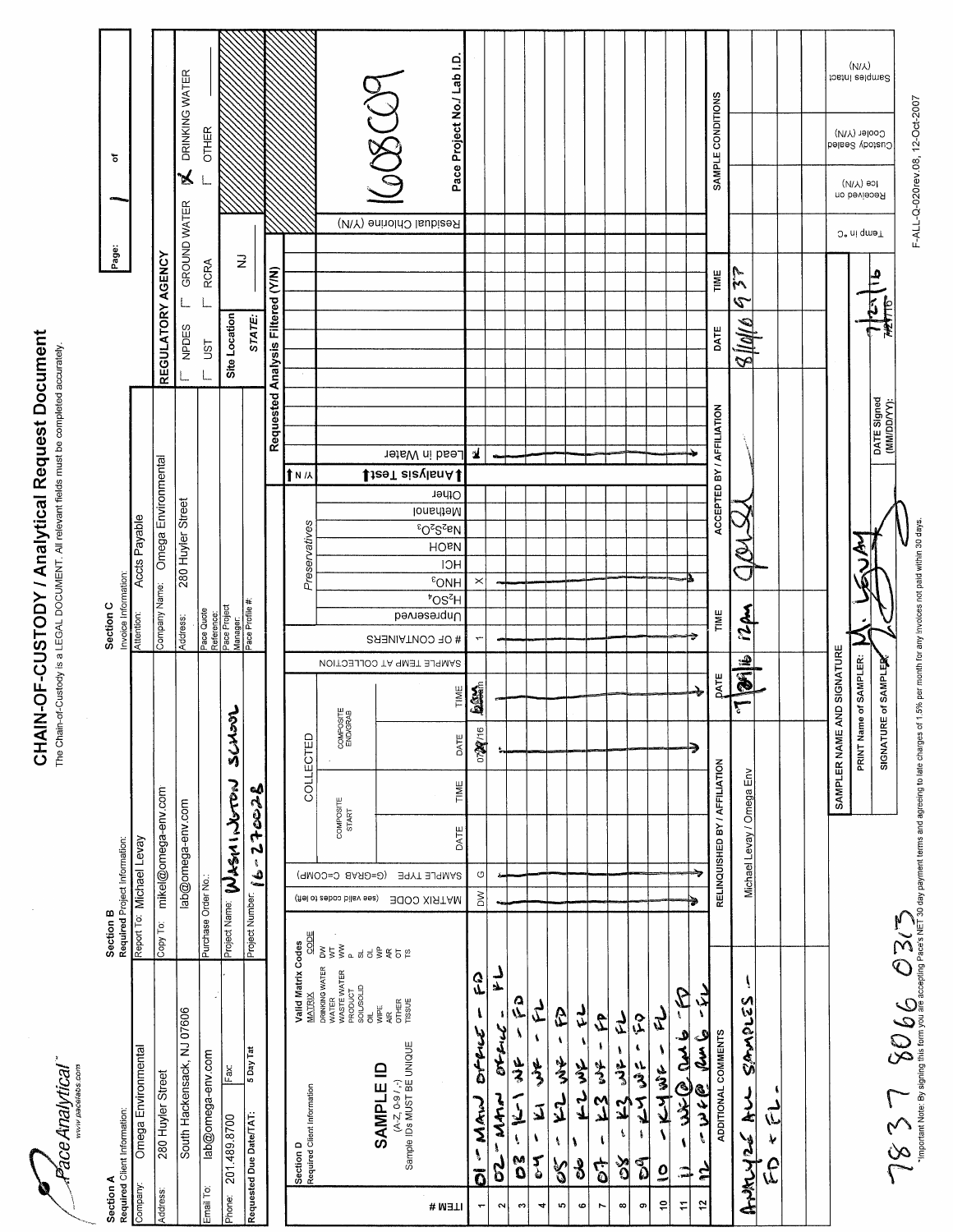**Face Analytical** 

# **CHAIN-OF-CUSTODY / Analytical Request Document**<br>The Chain-of-Custody is a LEGAL DOCUMENT. All relevant fields must be completed accurately.

|                       | Section A<br>Required Client Information:                                                                      | Required Project Information:<br>Section B                                                                                        |                               |                       |                           | Section C                | Invoice Information:                                |                                          |                   |                           |                                   | Page:             | $\mathfrak{r}$            | ৳                                      |                               |  |
|-----------------------|----------------------------------------------------------------------------------------------------------------|-----------------------------------------------------------------------------------------------------------------------------------|-------------------------------|-----------------------|---------------------------|--------------------------|-----------------------------------------------------|------------------------------------------|-------------------|---------------------------|-----------------------------------|-------------------|---------------------------|----------------------------------------|-------------------------------|--|
| Company:              | Omega Environmental                                                                                            | Report To: Michael Levay                                                                                                          |                               |                       |                           | Attention:               |                                                     | Accts Payable                            |                   |                           |                                   |                   |                           |                                        |                               |  |
| Address:              | 280 Huyler Street                                                                                              | Copy To:                                                                                                                          | mikel@omega-env.com           |                       |                           | Company Name:            |                                                     | Omega Environmental                      |                   |                           |                                   | REGULATORY AGENCY |                           |                                        |                               |  |
|                       | South Hackensack, NJ 07606                                                                                     |                                                                                                                                   | lab@omega-env.com             |                       |                           | Address:                 |                                                     | 280 Huyler Street                        |                   |                           | <b>NPDES</b>                      |                   | GROUND WATER              | $\measuredangle$                       | DRINKING WATER                |  |
| Email To:             | lab@omega-env.com                                                                                              | Purchase Order No.:                                                                                                               |                               |                       |                           | Pace Quote<br>Reference: |                                                     |                                          |                   |                           | UST                               | <b>RCRA</b>       |                           | <b>OTHER</b>                           |                               |  |
| Phone:                | Fax:<br>201.489.8700                                                                                           | Project Name:                                                                                                                     | WASHINGTON                    | Serren                |                           | Pace Project<br>Manager: |                                                     |                                          |                   |                           | Site Location                     |                   |                           |                                        |                               |  |
|                       | 5 Day Tat<br>Requested Due Date/TAT:                                                                           | Project Number:                                                                                                                   | 270028<br>$\,$<br>ه<br>ح      |                       |                           | Pace Profile #:          |                                                     |                                          |                   |                           | STATE:                            | $\gtrsim$         |                           |                                        |                               |  |
|                       |                                                                                                                |                                                                                                                                   |                               |                       |                           |                          |                                                     |                                          |                   |                           | Requested Analysis Filtered (Y/N) |                   |                           |                                        |                               |  |
|                       | Valid Matrix Codes<br><b>MATRIX</b><br>Section D<br>Required Client Information                                | CODE                                                                                                                              |                               | COLLECTED             |                           |                          |                                                     | Preservatives                            | † N /J            |                           |                                   |                   |                           |                                        |                               |  |
|                       | DRINKING WATER<br>WATER<br>WASTE WATER<br>PRODUCT<br>SOIL/SOLID<br>SOIL/SOLID                                  | (fiel of zeboo bilsv ees)<br>$\frac{1}{2}\xi$                                                                                     | COMPOSITE<br>START            | COMPOSITE<br>END/GRAB |                           |                          |                                                     |                                          |                   |                           |                                   |                   |                           |                                        |                               |  |
|                       | OIL<br>VIPE<br>AR<br>OTHER<br>TISSUE<br>$(A-Z, 0-9/$ , $\rightarrow$<br>Sample IDs MUST BE UNIQUE<br>SAMPLE ID | $\begin{array}{c}\n a \stackrel{d}{\sim} 0 \stackrel{d}{\sim} 0 \stackrel{d}{\sim} 0 \stackrel{d}{\sim} 0\nonumber\\ \end{array}$ | SAMPLE TYPE (G=GRAB C=COMP)   |                       | SAMPLE TEMP AT COLLECTION | # OF CONTAINERS          |                                                     |                                          |                   | ↓teeT aiavisnA            |                                   |                   | Residual Chlorine (Y/N)   |                                        |                               |  |
| <b>ITEM#</b>          |                                                                                                                | <b>MATRIX CODE</b>                                                                                                                | DATE                          | TIME                  | TIME                      | Unpreserved              | $E_{\text{OMH}}$<br>$\overline{H^5$ OS <sup>t</sup> | $60S_2$ cay<br><b>HOPN</b><br><b>HCI</b> | Other<br>Methanol | -ead in Water             |                                   |                   |                           |                                        | Pace Project No./ Lab I.D.    |  |
| ٣                     | ζÒ,<br>ı<br>- WF@SLACLOSET<br>$\tilde{\bm{z}}$                                                                 | $\geq$                                                                                                                            | $\circ$                       | $\frac{1}{2}$         | $\frac{1}{2}$             | $\overline{ }$           | $\times$                                            |                                          |                   | ≯                         |                                   |                   |                           |                                        |                               |  |
| $\mathbf{\tilde{z}}$  | t,<br>N<br>$-13.52$<br>I                                                                                       |                                                                                                                                   |                               |                       |                           | ÷                        |                                                     |                                          |                   |                           |                                   |                   |                           |                                        |                               |  |
| n                     | $-$ wh $(8)$ dow in - to<br>$\tilde{\bm{5}}$                                                                   |                                                                                                                                   |                               |                       |                           |                          |                                                     |                                          |                   |                           |                                   |                   |                           |                                        |                               |  |
| 4                     | - wee en 14- EL<br>$\mathbf{a}$                                                                                |                                                                                                                                   |                               |                       |                           |                          |                                                     |                                          |                   |                           |                                   |                   |                           |                                        |                               |  |
| ю                     | Will Kirculin Fir<br>$\pmb{\mathfrak{t}}$<br>ŕ                                                                 |                                                                                                                                   |                               |                       |                           |                          |                                                     |                                          |                   |                           |                                   |                   |                           |                                        |                               |  |
| G                     | うみの そらくご しち<br>t<br>Ž                                                                                          |                                                                                                                                   |                               |                       |                           |                          |                                                     |                                          |                   |                           |                                   |                   |                           |                                        |                               |  |
| r                     | 4g<br>۰<br>त्रै<br>Ą.<br>$\mathbf{C}$                                                                          |                                                                                                                                   |                               |                       |                           |                          |                                                     |                                          |                   |                           |                                   |                   |                           |                                        |                               |  |
| $\boldsymbol{\infty}$ | لمنا<br>I<br>オオ<br>۱<br>2                                                                                      |                                                                                                                                   |                               |                       |                           |                          |                                                     |                                          |                   |                           |                                   |                   |                           |                                        |                               |  |
| თ                     | 4<br>Y<br>Ń<br>$\tilde{\bm{c}}$<br>$\mathbf{z}$<br>e) se<br>$\pmb{\mathsf{S}}$<br>$\tilde{\mathbf{z}}$         |                                                                                                                                   |                               |                       |                           |                          |                                                     |                                          |                   |                           |                                   |                   |                           |                                        |                               |  |
| ę                     | 2<br>S<br>na van 21<br>١<br>2,                                                                                 |                                                                                                                                   |                               |                       |                           |                          |                                                     |                                          |                   |                           |                                   |                   |                           |                                        |                               |  |
| Ξ                     | Ŝ<br>¥<br>WG @fm 23<br>$\mathcal{E}$                                                                           |                                                                                                                                   |                               | ₩                     |                           |                          |                                                     |                                          |                   |                           |                                   |                   |                           |                                        |                               |  |
| $\ddot{r}$            | ر<br>پ<br>١<br>$w \nmid \bigcirc w$ 23<br>١<br>र्                                                              |                                                                                                                                   | RELINQUISHED BY / AFFILIATION |                       | DATE                      | TIME                     |                                                     |                                          |                   | ACCEPTED BY / AFFILIATION | DATE                              | TIME              |                           | SAMPLE CONDITIONS                      |                               |  |
|                       | ADDITIONAL COMMENTS                                                                                            |                                                                                                                                   |                               |                       |                           |                          |                                                     |                                          |                   |                           |                                   |                   |                           |                                        |                               |  |
|                       |                                                                                                                |                                                                                                                                   | Michael Levay / Omega Env     |                       | dally                     | $\frac{1}{2}$            |                                                     |                                          |                   |                           | <b>Molto</b>                      | N<br>Ņ<br>P       |                           |                                        |                               |  |
|                       |                                                                                                                |                                                                                                                                   |                               |                       |                           |                          |                                                     |                                          |                   |                           |                                   |                   |                           |                                        |                               |  |
|                       |                                                                                                                |                                                                                                                                   |                               |                       |                           |                          |                                                     |                                          |                   |                           |                                   |                   |                           |                                        |                               |  |
|                       |                                                                                                                |                                                                                                                                   |                               | SAMPLER NAME          | AND SIGNATURE             |                          |                                                     |                                          |                   |                           |                                   |                   |                           |                                        |                               |  |
|                       |                                                                                                                |                                                                                                                                   |                               |                       | PRINT Name of SAMPLER:    |                          |                                                     |                                          |                   |                           |                                   |                   | Received on<br>J° ni qmeT | Cooler (Y/N)<br>Delse2 \botzu<br>(V/N) | $(N/\lambda)$<br>bann eelqmad |  |
|                       |                                                                                                                |                                                                                                                                   |                               |                       | SIGNATURE of SAMPLER;     |                          |                                                     |                                          |                   |                           |                                   |                   |                           |                                        |                               |  |

F-ALL-Q-020rev.08, 12-Oct-2007

'important Note: By signing this form you are accepting Pace's NET 30 day payment terms and agreeing to late charges of 1.5% per month for any invoices not paid within 30 days.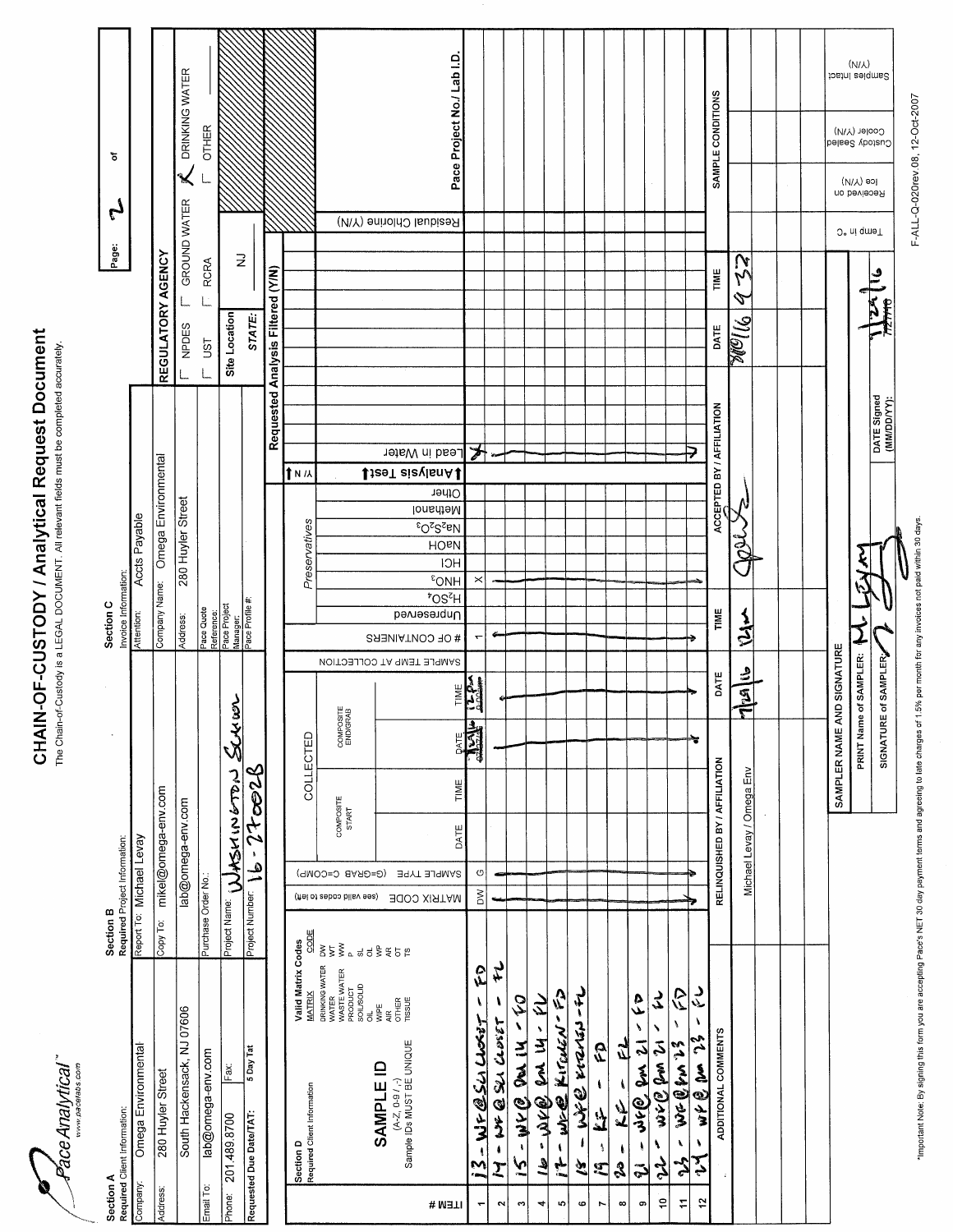

# **CHAIN-OF-CUSTODY / Analytical Request Document**<br>The Chain-of-Custody is a LEGAL DOCUMENT. All relevant fields must be completed accurately.

|                                                                                                             | Section B                                                                                                                                                                                                                                                                                                                                                                                                                                                                                                                                                                                                                                            | Section C                                                                                                                                                         | M                                                                                                    |
|-------------------------------------------------------------------------------------------------------------|------------------------------------------------------------------------------------------------------------------------------------------------------------------------------------------------------------------------------------------------------------------------------------------------------------------------------------------------------------------------------------------------------------------------------------------------------------------------------------------------------------------------------------------------------------------------------------------------------------------------------------------------------|-------------------------------------------------------------------------------------------------------------------------------------------------------------------|------------------------------------------------------------------------------------------------------|
| Section A<br>Required Client Information:                                                                   | Required Project Information:                                                                                                                                                                                                                                                                                                                                                                                                                                                                                                                                                                                                                        | Invoice Information                                                                                                                                               | ৳<br>Page:                                                                                           |
| Omega Environmenta<br>Company:                                                                              | Report To: Michael Levay                                                                                                                                                                                                                                                                                                                                                                                                                                                                                                                                                                                                                             | <b>Accts Payable</b><br>Attention:                                                                                                                                |                                                                                                      |
| 280 Huyler Street<br>Address:                                                                               | mikel@omega-env.com<br>Copy To:                                                                                                                                                                                                                                                                                                                                                                                                                                                                                                                                                                                                                      | Company Name: Ornega Environmental                                                                                                                                | REGULATORY AGENCY                                                                                    |
| South Hackensack, NJ 07606                                                                                  | lab@omega-env.com                                                                                                                                                                                                                                                                                                                                                                                                                                                                                                                                                                                                                                    | 280 Huyler Street<br>Address:                                                                                                                                     | <b>A DRINKING WATER</b><br>GROUND WATER<br>NPDES                                                     |
| lab@omega-env.com<br>Email To:                                                                              | Purchase Order No.:                                                                                                                                                                                                                                                                                                                                                                                                                                                                                                                                                                                                                                  |                                                                                                                                                                   | <b>OTHER</b><br><b>RCRA</b><br>JST                                                                   |
| Fax<br>201.489.8700<br>Phone:                                                                               | SCASSL<br>Project Name: WASA, MATON                                                                                                                                                                                                                                                                                                                                                                                                                                                                                                                                                                                                                  | Pace Quote<br>Reference:<br>Pace Project<br>Manager:<br>Manager:                                                                                                  | Site Location                                                                                        |
| 5 Day Tat<br>Requested Due Date/TAT:                                                                        | 20<br>2<br>ف<br>Project Number:                                                                                                                                                                                                                                                                                                                                                                                                                                                                                                                                                                                                                      |                                                                                                                                                                   | $\gtrsim$<br>STATE:                                                                                  |
|                                                                                                             |                                                                                                                                                                                                                                                                                                                                                                                                                                                                                                                                                                                                                                                      |                                                                                                                                                                   | Requested Analysis Filtered (Y/N)                                                                    |
| Valid Matrix Codes<br><b>MATRIX</b><br>Required Client Information<br>Section D                             | COLLECTED<br>CODE                                                                                                                                                                                                                                                                                                                                                                                                                                                                                                                                                                                                                                    | 1 N / A<br>Preservatives                                                                                                                                          |                                                                                                      |
| DRINKING WATER<br>WATER<br>WASTE WATER<br>PRODUCT<br><b>SOIL/SOLID</b>                                      | COMPOSITE<br>END/GRAB<br>COMPOSITE<br>START<br>(G™OJ=0 BARD=0)<br>(fiel of asboo bilsv eez)<br>$\overset{\text{\tiny def}}{\geqslant} \; \overset{\text{\tiny def}}{\geqslant} \; \overset{\text{\tiny def}}{\leqslant} \; \overset{\text{\tiny def}}{\geqslant} \; \overset{\text{\tiny def}}{\leqslant} \; \overset{\text{\tiny def}}{\leqslant} \; \overset{\text{\tiny def}}{\leqslant} \; \overset{\text{\tiny def}}{\leqslant} \; \overset{\text{\tiny def}}{\leqslant} \; \overset{\text{\tiny def}}{\leqslant} \; \overset{\text{\tiny def}}{\leqslant} \; \overset{\text{\tiny def}}{\leqslant} \; \overset{\text{\tiny def}}{\leqslant} \$ |                                                                                                                                                                   |                                                                                                      |
| <b>OLL</b><br>VIPE<br>CTHER<br>CTHER<br>TISSUE<br>(A-Z, 0-9 / ,-)<br>Sample IDs MUST BE UNIQUE<br>SAMPLE ID | SAMPLE TEMP AT COLLECTION                                                                                                                                                                                                                                                                                                                                                                                                                                                                                                                                                                                                                            | ↓teeT aiavlanA<br># OF CONTAINERS                                                                                                                                 | Residual Chlorine (Y/N)                                                                              |
| <b># WELI</b>                                                                                               | TIME<br>TIME<br>DATE<br><b>SAMPLE TYPE</b><br><b>JOO XIRTAM</b>                                                                                                                                                                                                                                                                                                                                                                                                                                                                                                                                                                                      | Lead in Water<br>Other<br>Methanol<br>$60^\circ$ S $^{5}$ eN<br><b>HO<sub>B</sub></b><br>HCI<br>$E_{\text{ONH}}$<br><sup>v</sup> OS <sup>z</sup> H<br>Unpresended | Pace Project No./ Lab I.D.                                                                           |
| $\mathfrak{C}$<br>ł.<br>Pw 22<br>ھے<br>م<br>ł<br>$\lambda$<br>$\overline{\phantom{0}}$                      | mi <sup>llego 6</sup> orl<br><b>PALLE</b><br>$\circlearrowleft$<br>$\geq$                                                                                                                                                                                                                                                                                                                                                                                                                                                                                                                                                                            | $\blacktriangle$<br>×<br>٣                                                                                                                                        |                                                                                                      |
| لم<br>سل<br>ŧ<br>لم<br>ما<br>مدم<br>こその<br>١<br>Ł,<br>$\sim$                                                |                                                                                                                                                                                                                                                                                                                                                                                                                                                                                                                                                                                                                                                      |                                                                                                                                                                   |                                                                                                      |
| L<br>ŧ<br>جہ<br>きゅう うくら<br>ţ<br>24<br>$\sim$                                                                |                                                                                                                                                                                                                                                                                                                                                                                                                                                                                                                                                                                                                                                      |                                                                                                                                                                   |                                                                                                      |
| ら<br>Ì<br>きゃのらり 2や<br>١<br>X<br>4                                                                           |                                                                                                                                                                                                                                                                                                                                                                                                                                                                                                                                                                                                                                                      |                                                                                                                                                                   |                                                                                                      |
| FQ<br>$\pmb{\mathsf{S}}$<br>ようのらと<br>$\mathfrak{c}$<br>24<br>ю                                              |                                                                                                                                                                                                                                                                                                                                                                                                                                                                                                                                                                                                                                                      |                                                                                                                                                                   |                                                                                                      |
| $\tilde{r}$<br>$\pmb{\mathcal{N}}$<br>ファク そう<br>I<br>$\frac{1}{2}$<br>G                                     |                                                                                                                                                                                                                                                                                                                                                                                                                                                                                                                                                                                                                                                      |                                                                                                                                                                   |                                                                                                      |
| WFC Cory Run L<br>$\pmb{\mathsf{t}}$<br>$\tilde{\bm{v}}$<br>Z                                               | $-50$                                                                                                                                                                                                                                                                                                                                                                                                                                                                                                                                                                                                                                                |                                                                                                                                                                   |                                                                                                      |
| JPQ COPIRAL<br>4<br>2<br>2<br>$\infty$                                                                      | イケー                                                                                                                                                                                                                                                                                                                                                                                                                                                                                                                                                                                                                                                  |                                                                                                                                                                   |                                                                                                      |
| م<br>م<br>$W^2(\theta)$ copy and<br>$\mathbf{f}$<br>ξ<br>Σ<br>თ                                             |                                                                                                                                                                                                                                                                                                                                                                                                                                                                                                                                                                                                                                                      |                                                                                                                                                                   |                                                                                                      |
| We @ cong en le-FL<br>$\frac{2}{\lambda}$<br>š,<br>ş                                                        | e 2                                                                                                                                                                                                                                                                                                                                                                                                                                                                                                                                                                                                                                                  |                                                                                                                                                                   |                                                                                                      |
| FACULTY LOUNER-<br>تعجزنها<br>KF FACULY<br>义<br>V<br>۸<br>န္<br>$\frac{5}{2}$<br>Ξ                          | イケー                                                                                                                                                                                                                                                                                                                                                                                                                                                                                                                                                                                                                                                  | ¥                                                                                                                                                                 |                                                                                                      |
| ADDITIONAL COMMENTS                                                                                         | DATE<br>RELINQUISHED BY / AFFILIATION                                                                                                                                                                                                                                                                                                                                                                                                                                                                                                                                                                                                                | ACCEPTED BY / AFFILIATION<br>TIME                                                                                                                                 | SAMPLE CONDITIONS<br>TIME<br>DATE                                                                    |
|                                                                                                             | $\vec{\mathbb{Z}}$<br>ے<br>Michael Levay / Omega Env                                                                                                                                                                                                                                                                                                                                                                                                                                                                                                                                                                                                 | S<br>سلمر                                                                                                                                                         | W<br>م<br>مح<br>S<br>N<br>S                                                                          |
|                                                                                                             |                                                                                                                                                                                                                                                                                                                                                                                                                                                                                                                                                                                                                                                      |                                                                                                                                                                   |                                                                                                      |
|                                                                                                             |                                                                                                                                                                                                                                                                                                                                                                                                                                                                                                                                                                                                                                                      |                                                                                                                                                                   |                                                                                                      |
|                                                                                                             | AND SIGNATURE<br>SAMPLER NAME                                                                                                                                                                                                                                                                                                                                                                                                                                                                                                                                                                                                                        |                                                                                                                                                                   |                                                                                                      |
|                                                                                                             | me of SAMPLER:<br>PRINT Nar                                                                                                                                                                                                                                                                                                                                                                                                                                                                                                                                                                                                                          | البورج<br>البورج                                                                                                                                                  | (VIV)<br>Samples Intact<br>Cooler (Y/N)<br>Custody Sealed<br>lce (V/N)<br>Received on<br>J'emp in °C |
|                                                                                                             | SIGNATURE of SAMPLER:                                                                                                                                                                                                                                                                                                                                                                                                                                                                                                                                                                                                                                | DATE Signed<br>(MM/DD/YY):                                                                                                                                        |                                                                                                      |

F-ALL-Q-020rev.08, 12-Oct-2007

"important Note: By signing this form you are accepting Pace's NET 30 day payment terms and agreeing to late charges of 1.5% per month for any involces not paid within 30 days.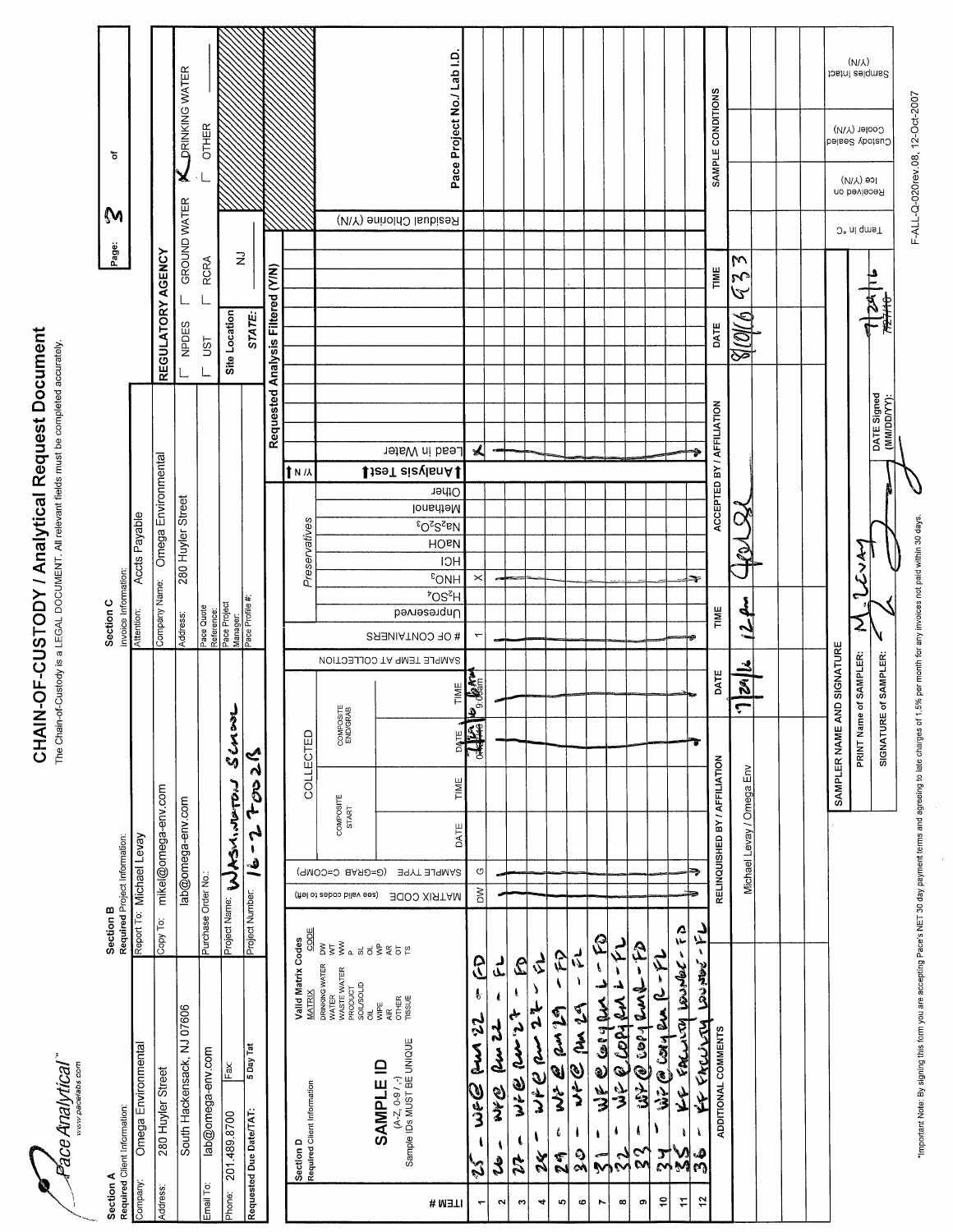**S**<br>Pace Analytical"

# **CHAIN-OF-CUSTODY / Analytical Request Document**<br>The Chain-of-Custody is a LEGAL DOCUMENT. All nelevant fields must be completed accurately.

|                | Section A<br>Required Client Information:                                                           | Required Project Information:<br>Section B |                                       |               |                        |                           | Invoice Information:<br>Section C               |                                                                          |                   |                            |                                   |             | Page:                   | $\mathcal{X}% _{0}=\mathcal{X}_{0}=\mathcal{X}_{0}=\mathcal{X}_{0}=\mathcal{X}_{0}=\mathcal{X}_{0}=\mathcal{X}_{0}=\mathcal{X}_{0}=\mathcal{X}_{0}=\mathcal{X}_{0}=\mathcal{X}_{0}=\mathcal{X}_{0}=\mathcal{X}_{0}=\mathcal{X}_{0}=\mathcal{X}_{0}=\mathcal{X}_{0}=\mathcal{X}_{0}=\mathcal{X}_{0}=\mathcal{X}_{0}=\mathcal{X}_{0}=\mathcal{X}_{0}=\mathcal{X}_{0}=\mathcal{X}_{0}=\mathcal{X}_{0}=\mathcal{X}_{0}=\mathcal{X}_{0}=\mathcal{X}_{0}=\math$ | ъ                          |                |
|----------------|-----------------------------------------------------------------------------------------------------|--------------------------------------------|---------------------------------------|---------------|------------------------|---------------------------|-------------------------------------------------|--------------------------------------------------------------------------|-------------------|----------------------------|-----------------------------------|-------------|-------------------------|-----------------------------------------------------------------------------------------------------------------------------------------------------------------------------------------------------------------------------------------------------------------------------------------------------------------------------------------------------------------------------------------------------------------------------------------------------------|----------------------------|----------------|
| Company:       | Omega Environmental                                                                                 | Report To: Michael Levay                   |                                       |               |                        |                           | Attention:                                      | Accts Payable                                                            |                   |                            |                                   |             |                         |                                                                                                                                                                                                                                                                                                                                                                                                                                                           |                            |                |
| Address:       | 280 Huyler Street                                                                                   | Copy To:                                   | mikel@omega-env.com                   |               |                        |                           |                                                 | Company Name: Omega Environmental                                        |                   |                            | REGULATORY AGENCY                 |             |                         |                                                                                                                                                                                                                                                                                                                                                                                                                                                           |                            |                |
|                | South Hackensack, NJ 07606                                                                          |                                            | lab@omega-env.com                     |               |                        |                           | Address:                                        | 280 Huyler Street                                                        |                   |                            | NPDES                             |             | GROUND WATER            |                                                                                                                                                                                                                                                                                                                                                                                                                                                           | <b>TX</b> DRINKING WATER   |                |
| Email To:      | lab@omega-env.com                                                                                   | Purchase Order No.:                        |                                       |               |                        |                           | Pace Quote<br>Reference:                        |                                                                          |                   |                            | UST                               | <b>RCRA</b> |                         |                                                                                                                                                                                                                                                                                                                                                                                                                                                           | <b>OTHER</b>               |                |
| Phone:         | Fax<br>201.489.8700                                                                                 |                                            | Project Name: WASY INDEPTON           | $\frac{3}{2}$ | 8                      |                           | Pace Project<br>Manager:                        |                                                                          |                   |                            | Site Location                     |             | $\gtrsim$               |                                                                                                                                                                                                                                                                                                                                                                                                                                                           |                            |                |
|                | 5 Day Tat<br>Requested Due Date/TAT:                                                                | Project Number:                            | $4 - 22$ core                         |               |                        |                           | Pace Profile #                                  |                                                                          |                   |                            | STATE:                            |             |                         |                                                                                                                                                                                                                                                                                                                                                                                                                                                           |                            |                |
|                |                                                                                                     |                                            |                                       |               |                        |                           |                                                 |                                                                          |                   |                            | Requested Analysis Filtered (Y/N) |             |                         |                                                                                                                                                                                                                                                                                                                                                                                                                                                           |                            |                |
|                | Valid Matrix Codes<br><b>MATRIX</b><br><b>Section D</b><br>Required Client Information              | CODE                                       |                                       | COLLECTED     |                        |                           |                                                 | Preservatives                                                            | 1 N I             |                            |                                   |             |                         |                                                                                                                                                                                                                                                                                                                                                                                                                                                           |                            |                |
|                | DRINKING WATER<br>WATER<br>WASTE WATER<br>PRODUCT<br>SOIL/SOLID<br>SOIL/SOLID                       | (fiel of asboo bilav ees)<br>353.3333357   | COMPOSITE<br>START<br>(AMOO≕O BARƏ=Ə) |               | COMPOSITE<br>END/GRAB  | SAMPLE TEMP AT COLLECTION |                                                 |                                                                          |                   |                            |                                   |             |                         |                                                                                                                                                                                                                                                                                                                                                                                                                                                           |                            |                |
|                | OL<br>VIPE<br>OTHER<br>OTHER<br>TISSUE<br>(A-Z, 0-9 / ,-)<br>Sample IDs MUST BE UNIQUE<br>SAMPLE ID |                                            |                                       |               |                        |                           |                                                 |                                                                          | ↓JaeT aiavlanA    |                            |                                   |             | Residual Chlorine (Y/N) |                                                                                                                                                                                                                                                                                                                                                                                                                                                           |                            |                |
| # M∃TI         |                                                                                                     | <b>HATRIX CODE</b>                         | DATE<br>SAMPLE TYPE                   | TIME          | TIME                   | # OF CONTAINERS           | $\overline{V}$ OS <sup>Z</sup> H<br>Unpresended | $60^\circ$ S $^{5}$ eN<br><b>HO<sub>B</sub></b><br>HCI<br>$^{\circ}$ ONH | Other<br>Methanol | Lead in Water              |                                   |             |                         |                                                                                                                                                                                                                                                                                                                                                                                                                                                           | Pace Project No./ Lab I.D. |                |
| ٣              | $\mathcal{L}_{2}$<br>$\mathbf{c}$                                                                   | $\geq$                                     | $_{\circ}$                            |               | S<br>♦<br>$\mathbb{Z}$ | $\overline{ }$            |                                                 | ×                                                                        |                   | 人                          |                                   |             |                         |                                                                                                                                                                                                                                                                                                                                                                                                                                                           |                            |                |
| $\sim$         | へん<br>ø<br>37-Wr@26sraws<br>$-38$                                                                   |                                            |                                       |               |                        |                           |                                                 |                                                                          |                   |                            |                                   |             |                         |                                                                                                                                                                                                                                                                                                                                                                                                                                                           |                            |                |
| s              | \$<br>Nr@flssrens<br>١<br>Ş                                                                         |                                            |                                       |               |                        |                           |                                                 |                                                                          |                   |                            |                                   |             |                         |                                                                                                                                                                                                                                                                                                                                                                                                                                                           |                            |                |
| 4              | $\frac{1}{2}$<br>- WFC RESTRAS 1<br>$\mathbf{S}$                                                    |                                            |                                       |               |                        |                           |                                                 |                                                                          |                   |                            |                                   |             |                         |                                                                                                                                                                                                                                                                                                                                                                                                                                                           |                            |                |
| 5              | $\boldsymbol{\hat{z}}$<br>Wr @ intrending<br>$\pmb{\iota}$<br>$\overline{\mathbf{r}}$               |                                            |                                       |               |                        |                           |                                                 |                                                                          |                   |                            |                                   |             |                         |                                                                                                                                                                                                                                                                                                                                                                                                                                                           |                            |                |
| $\bullet$      | ミアのさずまま つうぐん<br>١<br>ر<br>مها                                                                       |                                            |                                       |               |                        |                           |                                                 |                                                                          |                   |                            |                                   |             |                         |                                                                                                                                                                                                                                                                                                                                                                                                                                                           |                            |                |
| $\overline{ }$ |                                                                                                     |                                            |                                       |               |                        |                           |                                                 |                                                                          |                   |                            |                                   |             |                         |                                                                                                                                                                                                                                                                                                                                                                                                                                                           |                            |                |
| ∞              |                                                                                                     |                                            |                                       |               |                        |                           |                                                 |                                                                          |                   |                            |                                   |             |                         |                                                                                                                                                                                                                                                                                                                                                                                                                                                           |                            |                |
| စ              |                                                                                                     |                                            |                                       |               |                        |                           |                                                 |                                                                          |                   |                            |                                   |             |                         |                                                                                                                                                                                                                                                                                                                                                                                                                                                           |                            |                |
| ₽<br>÷         |                                                                                                     |                                            |                                       |               |                        |                           |                                                 |                                                                          |                   |                            |                                   |             |                         |                                                                                                                                                                                                                                                                                                                                                                                                                                                           |                            |                |
| t,             |                                                                                                     |                                            |                                       |               |                        |                           |                                                 | Ģ                                                                        |                   |                            |                                   |             |                         |                                                                                                                                                                                                                                                                                                                                                                                                                                                           |                            |                |
|                | ADDITIONAL COMMENTS                                                                                 |                                            | RELINQUISHED BY / AFFILIATION         |               | DATE                   |                           | TIME                                            |                                                                          |                   | ACCEPTED BY / AFFILIATION  | DATE                              | TIME        |                         |                                                                                                                                                                                                                                                                                                                                                                                                                                                           | SAMPLE CONDITIONS          |                |
|                |                                                                                                     |                                            | Michael Levay / Omega Env             |               | $\frac{9}{8}$          |                           | <b>EMAN</b>                                     | $\mathcal{Q}$                                                            |                   |                            | 210A                              | W<br>گا     | ľ۳                      |                                                                                                                                                                                                                                                                                                                                                                                                                                                           |                            |                |
|                |                                                                                                     |                                            |                                       |               |                        |                           |                                                 |                                                                          |                   |                            |                                   |             |                         |                                                                                                                                                                                                                                                                                                                                                                                                                                                           |                            |                |
|                |                                                                                                     |                                            |                                       |               |                        |                           |                                                 |                                                                          |                   |                            |                                   |             |                         |                                                                                                                                                                                                                                                                                                                                                                                                                                                           |                            |                |
|                |                                                                                                     |                                            |                                       | SAMPLER NAME  | AND SIGNATURE          |                           |                                                 |                                                                          |                   |                            |                                   |             |                         |                                                                                                                                                                                                                                                                                                                                                                                                                                                           |                            |                |
|                |                                                                                                     |                                            |                                       |               | PRINT Name of SAMPLER: |                           |                                                 |                                                                          |                   |                            |                                   |             | J'emp in °C             | lce (V/N)<br>Received on                                                                                                                                                                                                                                                                                                                                                                                                                                  | Cooler (Y/N)               | (N/N)          |
|                |                                                                                                     |                                            |                                       |               | SIGNATURE of SAMPLER:  |                           |                                                 |                                                                          |                   | DATE Signed<br>(MM/DD/YY): |                                   | 7/27/16     |                         |                                                                                                                                                                                                                                                                                                                                                                                                                                                           | Custody Sealed             | Samples Intact |

F-ALL-Q-020rev.08, 12-Oct-2007

"Important Note: By signing this form you are accepting Pace's NET 30 day payment terms and agreeing to late charges of 1.5% per month for any involves not paid within 30 days.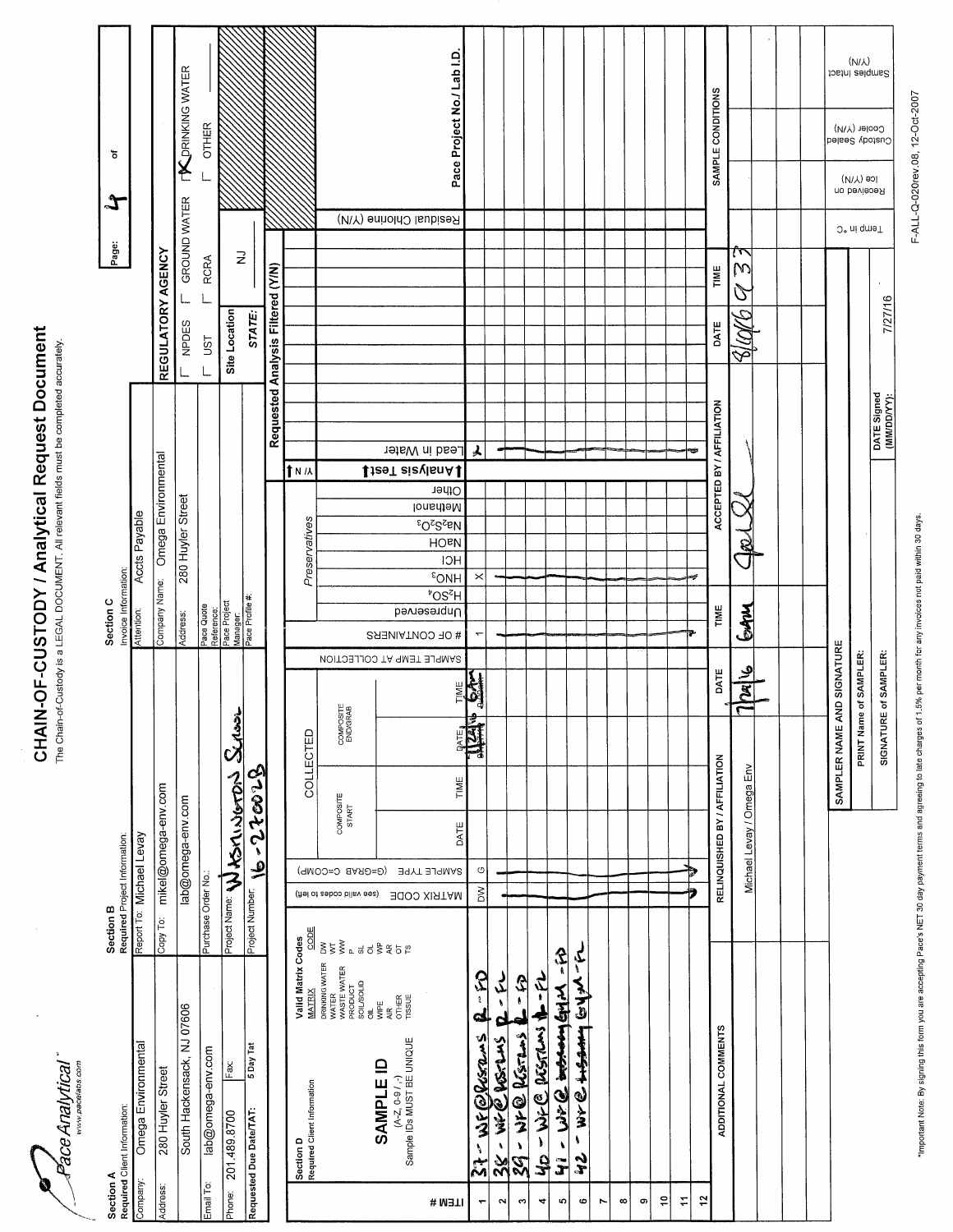

Results for the samples and analytes requested

The lab is not directly responsible for the integrity of the sample before receipt at the lab and is responsible only for the certified tests requested.

|                        | NYSDOH ID#10478                     | www.pacelabs.com     |                  |                                |                |           |
|------------------------|-------------------------------------|----------------------|------------------|--------------------------------|----------------|-----------|
| 280 Huyler Street      | <b>Omega Environmental Services</b> |                      |                  |                                |                |           |
| Attn To: Michael Levay | South Hackensack, NJ 07606          |                      |                  | Received<br>: 08/10/16 9:37 AM |                |           |
| Federal ID:            |                                     |                      |                  | Collected By : ML99            |                |           |
| Copies To:             |                                     |                      | cc               | Sample Type : Potable Water    | Date Reported: | 8/22/2016 |
|                        |                                     |                      |                  |                                |                |           |
|                        |                                     |                      | Units<br>Method  | Lead<br>ug/L<br>E200.8 : IOC   |                |           |
| Lab Number             | Location                            | Collected            | Limits           | 15                             |                |           |
|                        | 1608C09-001A MAIN OFFICE-FD         | 7/29/2016 6:00:00 AM | Analysis<br>Time | $39*$<br>8/19/2016 4:30:42 PM  |                |           |
| <b>Distribution</b>    |                                     |                      |                  | <b>WASHINGTON SCHOOL</b>       |                |           |
| 1608C09-002A K-1 WF-FD | 3                                   | 7/29/2016 6:00:00 AM | Analysis<br>Time | 2.3<br>8/19/2016 4:33:37 PM    |                |           |
| Distribution           |                                     |                      |                  | WASHINGTON SCHOOL              |                |           |
| 1608C09-003A K-2 WF-FD | 5                                   | 7/29/2016 6:00:00 AM | Analysis<br>Time | < 1.0<br>8/19/2016 4:36:31 PM  |                |           |
| Distribution           |                                     |                      |                  | WASHINGTON SCHOOL              |                |           |
| 1608C09-004A K-3 WF-FD | $\overline{7}$                      | 7/29/2016 6:00:00 AM | Analysis<br>Time | < 1.0<br>8/19/2016 4:39:25 PM  |                |           |
| Distribution           |                                     |                      |                  | WASHINGTON SCHOOL              |                |           |
| 1608C09-005A K-4 WF-FD | 9                                   | 7/29/2016 6:00:00 AM | Analysis<br>Time | < 1.0<br>8/19/2016 4:42:19 PM  |                |           |
| Distribution           |                                     |                      |                  | <b>WASHINGTON SCHOOL</b>       |                |           |

Result(s) reported meet(s) NYS Regulatory Limit(s). Result(s) flagged with Exceed NYSRegulatory Limit(s). Limit noted.

**\*** + = ELAP / NELAC does not offer certification for this analyte

| Treatments:                 |                               |
|-----------------------------|-------------------------------|
| $A = Air Strepper Tower$    | G = Granular Activated Carbon |
| FM = Iron/Manganese Removal |                               |
| $N =$ Nitrate Removal       | $O = Other$                   |

unless otherwise noted.

This report shall not be reproduced except in full, This report shall not be reproduced except in full,<br>without the written approval of the laboratory.

Elyabeth Harrison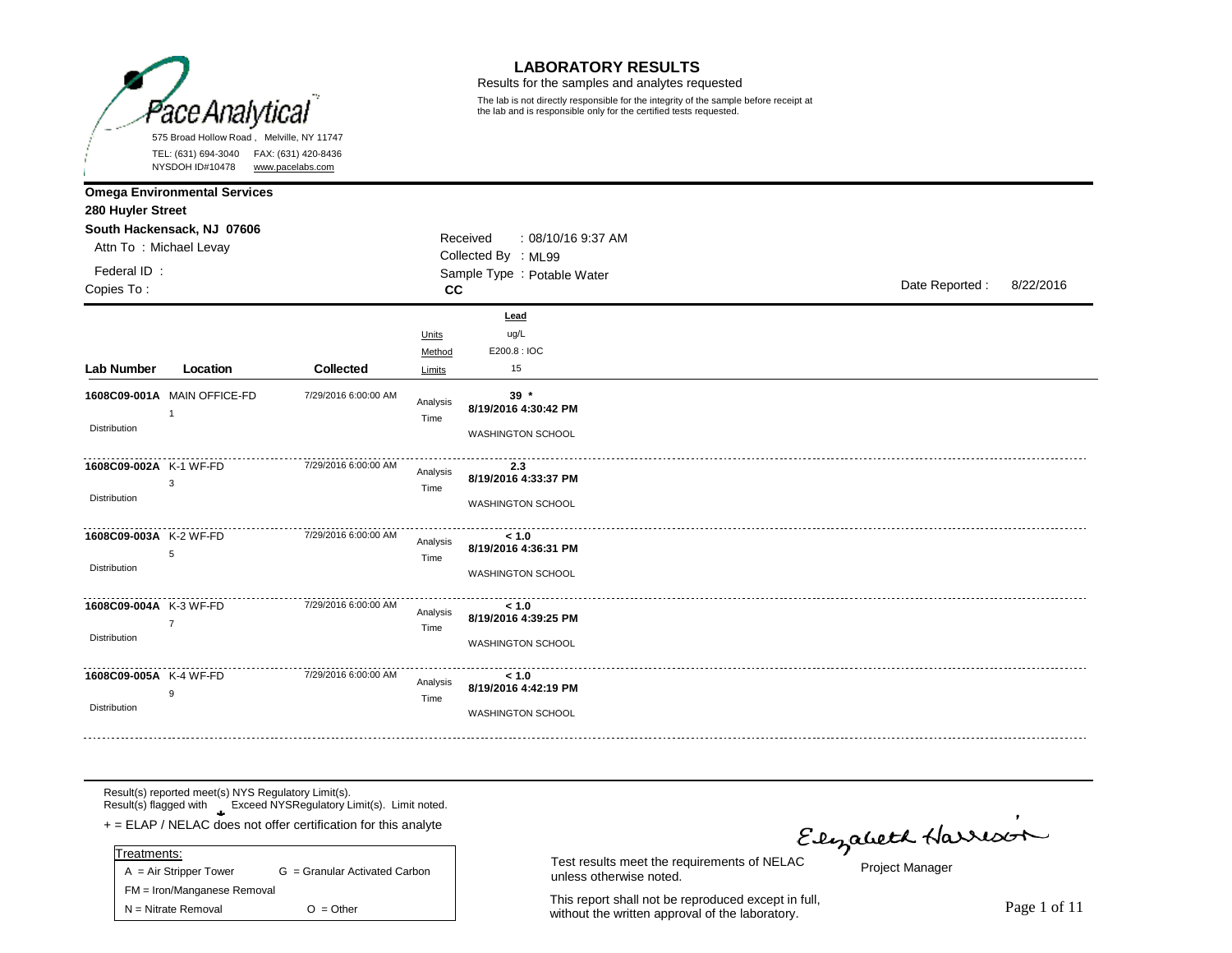

Results for the samples and analytes requested

The lab is not directly responsible for the integrity of the sample before receipt at the lab and is responsible only for the certified tests requested.

|                                    | NYSDOH ID#10478<br>www.pacelabs.com  |                       |                           |                                                             |  |                |           |
|------------------------------------|--------------------------------------|-----------------------|---------------------------|-------------------------------------------------------------|--|----------------|-----------|
| 280 Huyler Street                  | <b>Omega Environmental Services</b>  |                       |                           |                                                             |  |                |           |
| Attn To: Michael Levay             | South Hackensack, NJ 07606           |                       |                           | Received<br>: 08/10/16 9:37 AM<br>Collected By : ML99       |  |                |           |
| Federal ID:<br>Copies To:          |                                      |                       | cc                        | Sample Type : Potable Water                                 |  | Date Reported: | 8/22/2016 |
| Lab Number                         | Location                             | Collected             | Units<br>Method<br>Limits | Lead<br>ug/L<br>E200.8 : IOC<br>15                          |  |                |           |
| <b>Distribution</b>                | 1608C09-006A WF @ RM 6-FD<br>11      | 7/29/2016 6:00:00 AM  | Analysis<br>Time          | $110 *$<br>8/19/2016 4:45:13 PM<br><b>WASHINGTON SCHOOL</b> |  |                |           |
| Distribution                       | 1608C09-007A WF @ SCICLOSET-FD<br>13 | 7/29/2016 12:00:00 PM | Analysis<br>Time          | $22 *$<br>8/19/2016 4:59:55 PM<br>WASHINGTON SCHOOL         |  |                |           |
| Distribution                       | 1608C09-008A WF @ RM 14-FD<br>15     | 7/29/2016 12:00:00 PM | Analysis<br>Time          | 6.5<br>8/19/2016 5:02:51 PM<br>WASHINGTON SCHOOL            |  |                |           |
| Distribution                       | 1608C09-009A WF @ KITCHEN-FD<br>17   | 7/29/2016 12:00:00 PM | Analysis<br>Time          | 1.4<br>8/19/2016 5:05:45 PM<br>WASHINGTON SCHOOL            |  |                |           |
| 1608C09-010A KF-FD<br>Distribution | 19                                   | 7/29/2016 12:00:00 PM | Analysis<br>Time          | 3.5<br>8/19/2016 5:08:38 PM<br><b>WASHINGTON SCHOOL</b>     |  |                |           |

Result(s) reported meet(s) NYS Regulatory Limit(s). Result(s) flagged with Exceed NYSRegulatory Limit(s). Limit noted.

**\*** + = ELAP / NELAC does not offer certification for this analyte

| Treatments:                 |                               |
|-----------------------------|-------------------------------|
| $A = Air Strepper Tower$    | G = Granular Activated Carbon |
| FM = Iron/Manganese Removal |                               |
| $N =$ Nitrate Removal       | $O = Other$                   |

unless otherwise noted.

This report shall not be reproduced except in full, This report shall not be reproduced except in full,<br>without the written approval of the laboratory.

Elyabeth Harrison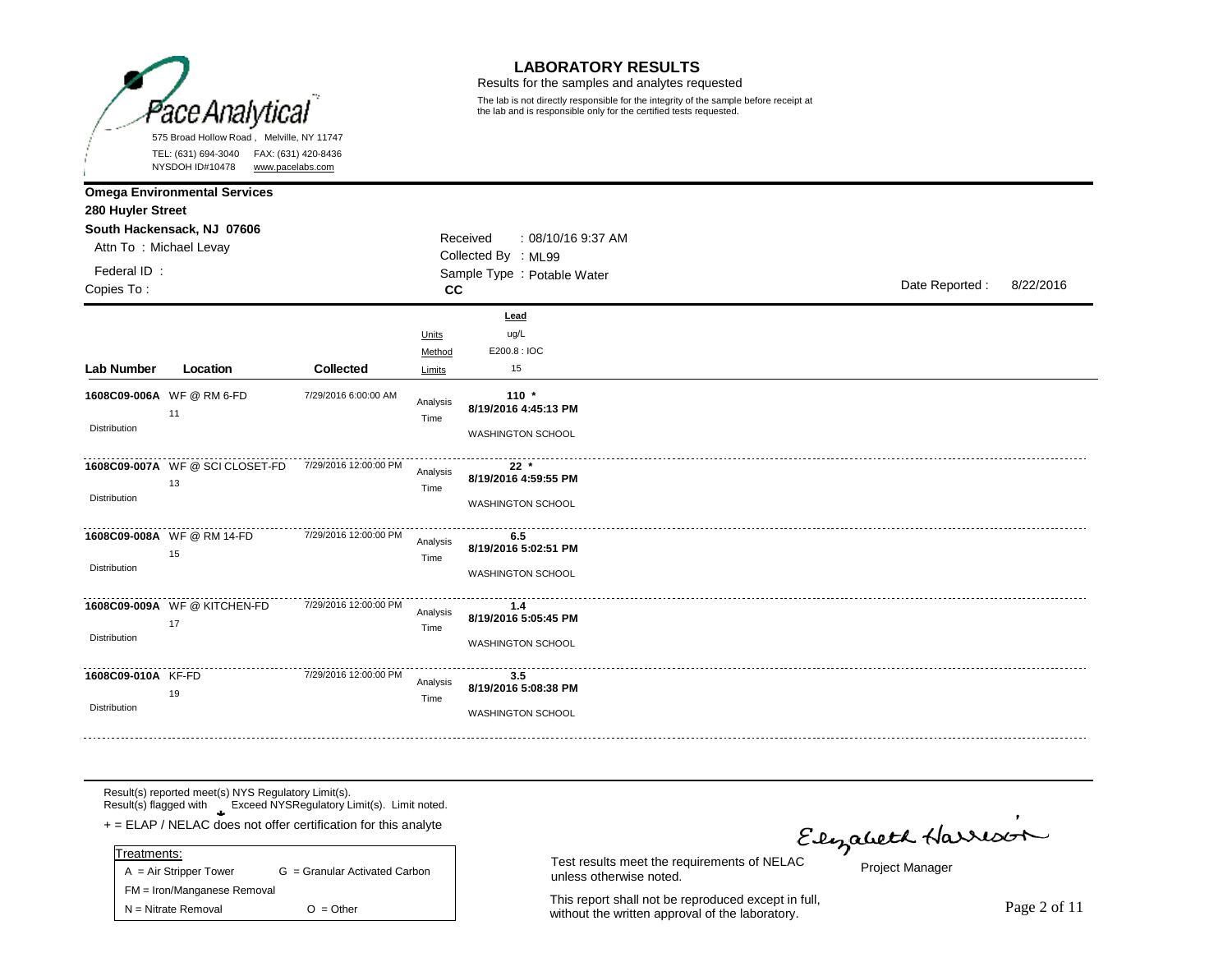

Results for the samples and analytes requested

The lab is not directly responsible for the integrity of the sample before receipt at the lab and is responsible only for the certified tests requested.

|                           | NYSDOH ID#10478                     | www.pacelabs.com      |                           |                                                         |  |                |           |
|---------------------------|-------------------------------------|-----------------------|---------------------------|---------------------------------------------------------|--|----------------|-----------|
| 280 Huyler Street         | <b>Omega Environmental Services</b> |                       |                           |                                                         |  |                |           |
| Attn To: Michael Levay    | South Hackensack, NJ 07606          |                       |                           | Received<br>: 08/10/16 9:37 AM<br>Collected By : ML99   |  |                |           |
| Federal ID:<br>Copies To: |                                     |                       | cc                        | Sample Type : Potable Water                             |  | Date Reported: | 8/22/2016 |
| Lab Number                | Location                            | Collected             | Units<br>Method<br>Limits | Lead<br>ug/L<br>E200.8 : IOC<br>15                      |  |                |           |
| Distribution              | 1608C09-011A WF @ RM 21-FD<br>21    | 7/29/2016 12:00:00 PM | Analysis<br>Time          | 4.0<br>8/19/2016 5:11:32 PM<br><b>WASHINGTON SCHOOL</b> |  |                |           |
| Distribution              | 1608C09-012A WF @ RM 23-FD<br>23    | 7/29/2016 12:00:00 PM | Analysis<br>Time          | 5.6<br>8/19/2016 5:14:27 PM<br>WASHINGTON SCHOOL        |  |                |           |
| Distribution              | 1608C09-013A WF @ RM 22-FD<br>25    | 7/29/2016 6:00:00 AM  | Analysis<br>Time          | 4.0<br>8/19/2016 5:17:21 PM<br>WASHINGTON SCHOOL        |  |                |           |
| Distribution              | 1608C09-014A WF @ RM 27-FD<br>27    | 7/29/2016 6:00:00 AM  | Analysis<br>Time          | $1.2$<br>8/19/2016 5:20:17 PM<br>WASHINGTON SCHOOL      |  |                |           |
| Distribution              | 1608C09-015A WF @ RM 29-FD<br>29    | 7/29/2016 6:00:00 AM  | Analysis<br>Time          | 2.1<br>8/19/2016 5:34:56 PM<br><b>WASHINGTON SCHOOL</b> |  |                |           |

Result(s) reported meet(s) NYS Regulatory Limit(s). Result(s) flagged with Exceed NYSRegulatory Limit(s). Limit noted.

**\*** + = ELAP / NELAC does not offer certification for this analyte

| Treatments:                 |                               |  |  |  |  |  |  |
|-----------------------------|-------------------------------|--|--|--|--|--|--|
| $A = Air Strepper Tower$    | G = Granular Activated Carbon |  |  |  |  |  |  |
| FM = Iron/Manganese Removal |                               |  |  |  |  |  |  |
| $N = N$ itrate Removal      | $O = Other$                   |  |  |  |  |  |  |

unless otherwise noted.

This report shall not be reproduced except in full, This report shall not be reproduced except in full,<br>without the written approval of the laboratory.

Flyabeth Harrison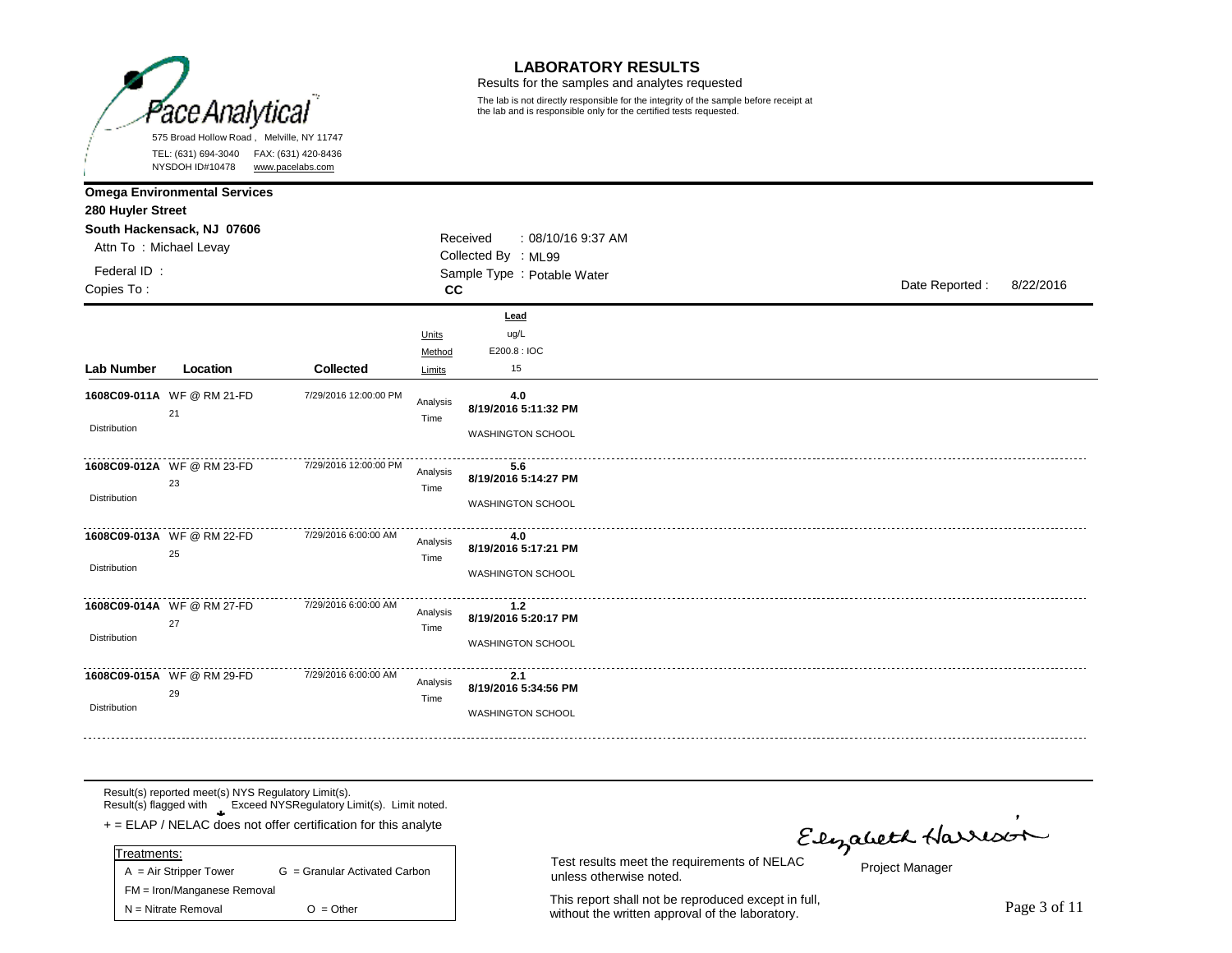

Results for the samples and analytes requested

The lab is not directly responsible for the integrity of the sample before receipt at the lab and is responsible only for the certified tests requested.

|                           | NYSDOH ID#10478<br>www.pacelabs.com                          |                      |                           |                                                           |                |           |
|---------------------------|--------------------------------------------------------------|----------------------|---------------------------|-----------------------------------------------------------|----------------|-----------|
| 280 Huyler Street         | <b>Omega Environmental Services</b>                          |                      |                           |                                                           |                |           |
| Attn To: Michael Levay    | South Hackensack, NJ 07606                                   |                      |                           | Received<br>: 08/10/16 9:37 AM<br>Collected By : ML99     |                |           |
| Federal ID:<br>Copies To: |                                                              |                      | cc                        | Sample Type : Potable Water                               | Date Reported: | 8/22/2016 |
| Lab Number                | Location                                                     | <b>Collected</b>     | Units<br>Method<br>Limits | Lead<br>ug/L<br>E200.8 : IOC<br>15                        |                |           |
| <b>Distribution</b>       | 1608C09-016A WF @ COPY RM L-FD<br>31                         | 7/29/2016 6:00:00 AM | Analysis<br>Time          | < 1.0<br>8/19/2016 5:37:52 PM<br><b>WASHINGTON SCHOOL</b> |                |           |
| Distribution              | 1608C09-017A WF @ COPY RM R-FD<br>33                         | 7/29/2016 6:00:00 AM | Analysis<br>Time          | < 1.0<br>8/19/2016 5:40:47 PM<br>WASHINGTON SCHOOL        |                |           |
| Distribution              | 1608C09-018A KF FACULTY LOUNGE-FD 7/29/2016 6:00:00 AM<br>35 |                      | Analysis<br>Time          | 6.0<br>8/19/2016 5:43:42 PM<br>WASHINGTON SCHOOL          |                |           |
| Distribution              | 1608C09-019A WF @ RESTRMS R-FD<br>37                         | 7/29/2016 6:00:00 AM | Analysis<br>Time          | < 1.0<br>8/19/2016 5:46:40 PM<br>WASHINGTON SCHOOL        |                |           |
| Distribution              | 1608C09-020A WF @ RESTRMS L-FD<br>39                         | 7/29/2016 6:00:00 AM | Analysis<br>Time          | < 1.0<br>8/19/2016 5:49:35 PM<br><b>WASHINGTON SCHOOL</b> |                |           |

Result(s) reported meet(s) NYS Regulatory Limit(s). Result(s) flagged with Exceed NYSRegulatory Limit(s). Limit noted.

**\*** + = ELAP / NELAC does not offer certification for this analyte

| Treatments:                 |                               |  |  |  |  |  |  |
|-----------------------------|-------------------------------|--|--|--|--|--|--|
| $A = Air Strepper Tower$    | G = Granular Activated Carbon |  |  |  |  |  |  |
| FM = Iron/Manganese Removal |                               |  |  |  |  |  |  |
| $N =$ Nitrate Removal       | $O = Other$                   |  |  |  |  |  |  |

unless otherwise noted.

This report shall not be reproduced except in full, This report shall not be reproduced except in full,<br>without the written approval of the laboratory.

Elyabeth Harrison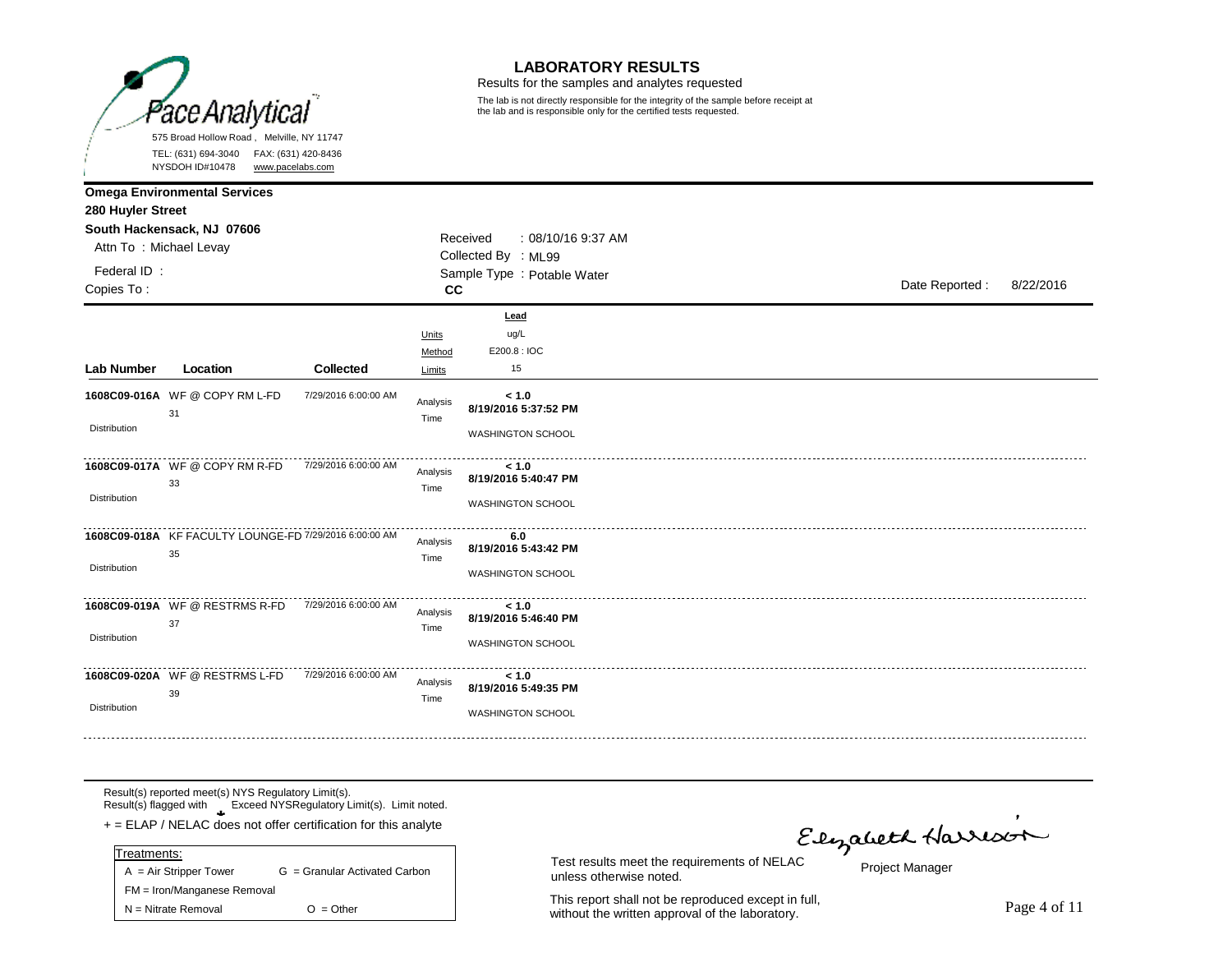

Results for the samples and analytes requested

The lab is not directly responsible for the integrity of the sample before receipt at the lab and is responsible only for the certified tests requested.

|                           | NYSDOH ID#10478                               | www.pacelabs.com                  |                           |                                                       |  |  |                |           |
|---------------------------|-----------------------------------------------|-----------------------------------|---------------------------|-------------------------------------------------------|--|--|----------------|-----------|
| 280 Huyler Street         | <b>Omega Environmental Services</b>           |                                   |                           |                                                       |  |  |                |           |
| Attn To: Michael Levay    | South Hackensack, NJ 07606                    |                                   |                           | Received<br>: 08/10/16 9:37 AM<br>Collected By : ML99 |  |  |                |           |
| Federal ID:<br>Copies To: |                                               | Sample Type : Potable Water<br>cc |                           |                                                       |  |  | Date Reported: | 8/22/2016 |
| Lab Number                | Location                                      | Collected                         | Units<br>Method<br>Limits | Lead<br>ug/L<br>E200.8 : IOC<br>15                    |  |  |                |           |
| Distribution              | 1608C09-021A WF @ GYM-FD<br>41                | 7/29/2016 6:00:00 AM              | Analysis<br>Time          | 2.0<br>8/19/2016 5:52:29 PM<br>WASHINGTON SCHOOL      |  |  |                |           |
|                           | 1608C09-022A MAIN OFFICE-FL<br>$\overline{2}$ | 7/29/2016 6:00:00 AM              | Analysis<br>Time          | 2.4<br>8/19/2016 5:55:24 PM<br>WASHINGTON SCHOOL      |  |  |                |           |
| 1608C09-023A K-1 WF-FL    | $\overline{4}$                                | 7/29/2016 6:00:00 AM              | Analysis<br>Time          | < 1.0<br>8/19/2016 6:10:03 PM<br>WASHINGTON SCHOOL    |  |  |                |           |
| 1608C09-024A K-2 WF-FL    | 6                                             | 7/29/2016 6:00:00 AM              | Analysis<br>Time          | < 1.0<br>8/19/2016 6:12:59 PM<br>WASHINGTON SCHOOL    |  |  |                |           |
| 1608C09-025A K-3 WF-FL    | 8                                             | 7/29/2016 6:00:00 AM              | Analysis<br>Time          | < 1.0<br>8/19/2016 6:15:55 PM<br>WASHINGTON SCHOOL    |  |  |                |           |

Result(s) reported meet(s) NYS Regulatory Limit(s). Result(s) flagged with Exceed NYSRegulatory Limit(s). Limit noted.

**\*** + = ELAP / NELAC does not offer certification for this analyte

| $A = Air Strepper Tower$    | G = Granular Activated Carbon |  |  |  |  |  |  |
|-----------------------------|-------------------------------|--|--|--|--|--|--|
| FM = Iron/Manganese Removal |                               |  |  |  |  |  |  |
| $N = N$ itrate Removal      | $O = Other$                   |  |  |  |  |  |  |
|                             | Treatments:                   |  |  |  |  |  |  |

unless otherwise noted.

This report shall not be reproduced except in full, This report shall not be reproduced except in full,<br>without the written approval of the laboratory.

Elyabeth Harrison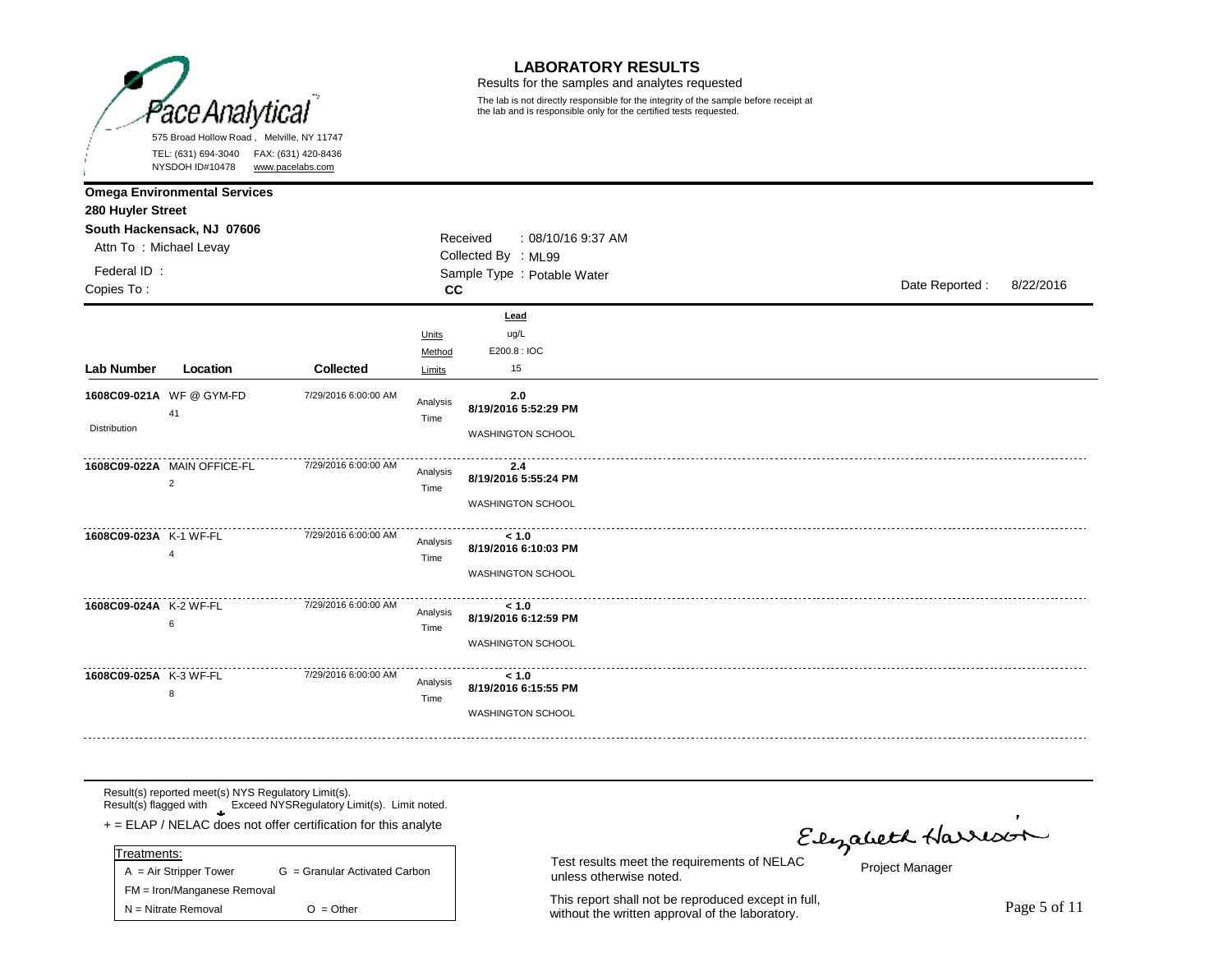

Results for the samples and analytes requested

The lab is not directly responsible for the integrity of the sample before receipt at the lab and is responsible only for the certified tests requested.

|                        | 111000111071070<br>www.pacciaps.com                               |                       |                  |                                                    |  |                             |  |  |  |
|------------------------|-------------------------------------------------------------------|-----------------------|------------------|----------------------------------------------------|--|-----------------------------|--|--|--|
| 280 Huyler Street      | <b>Omega Environmental Services</b><br>South Hackensack, NJ 07606 |                       |                  | Received<br>: 08/10/16 9:37 AM                     |  |                             |  |  |  |
| Attn To: Michael Levay |                                                                   |                       |                  | Collected By : ML99                                |  |                             |  |  |  |
| Federal ID:            |                                                                   |                       |                  | Sample Type : Potable Water                        |  |                             |  |  |  |
| Copies To:             |                                                                   |                       | <b>CC</b>        |                                                    |  | Date Reported:<br>8/22/2016 |  |  |  |
|                        |                                                                   |                       | Units<br>Method  | Lead<br>ug/L<br>E200.8: IOC                        |  |                             |  |  |  |
| <b>Lab Number</b>      | Location                                                          | <b>Collected</b>      | Limits           | 15                                                 |  |                             |  |  |  |
| 1608C09-026A K-4 WF-FL | 10                                                                | 7/29/2016 6:00:00 AM  | Analysis<br>Time | < 1.0<br>8/19/2016 6:18:50 PM<br>WASHINGTON SCHOOL |  |                             |  |  |  |
|                        | 1608C09-027A WF @ RM 6-FL<br>12                                   | 7/29/2016 6:00:00 AM  | Analysis<br>Time | 7.8<br>8/19/2016 6:21:45 PM<br>WASHINGTON SCHOOL   |  |                             |  |  |  |
|                        | 1608C09-028A WF@SCICLOSET-FL<br>14                                | 7/29/2016 12:00:00 PM | Analysis<br>Time | 1.7<br>8/19/2016 6:24:42 PM<br>WASHINGTON SCHOOL   |  |                             |  |  |  |
|                        | 1608C09-029A WF @ RM 14-FL<br>16                                  | 7/29/2016 12:00:00 PM | Analysis<br>Time | 1.4<br>8/19/2016 6:27:37 PM<br>WASHINGTON SCHOOL   |  |                             |  |  |  |
|                        | 1608C09-030A WF @ KITCHEN-FL<br>18                                | 7/29/2016 12:00:00 PM | Analysis<br>Time | < 1.0<br>8/19/2016 6:30:33 PM<br>WASHINGTON SCHOOL |  |                             |  |  |  |

Result(s) reported meet(s) NYS Regulatory Limit(s). Result(s) flagged with Exceed NYSRegulatory Limit(s). Limit noted.

**\*** + = ELAP / NELAC does not offer certification for this analyte

| $A = Air Strepper Tower$    | G = Granular Activated Carbon |  |  |  |  |  |  |
|-----------------------------|-------------------------------|--|--|--|--|--|--|
| FM = Iron/Manganese Removal |                               |  |  |  |  |  |  |
| $N = N$ itrate Removal      | $O = Other$                   |  |  |  |  |  |  |
|                             | Treatments:                   |  |  |  |  |  |  |

unless otherwise noted.

This report shall not be reproduced except in full, This report shall not be reproduced except in full,<br>without the written approval of the laboratory.

Elyabeth Harrison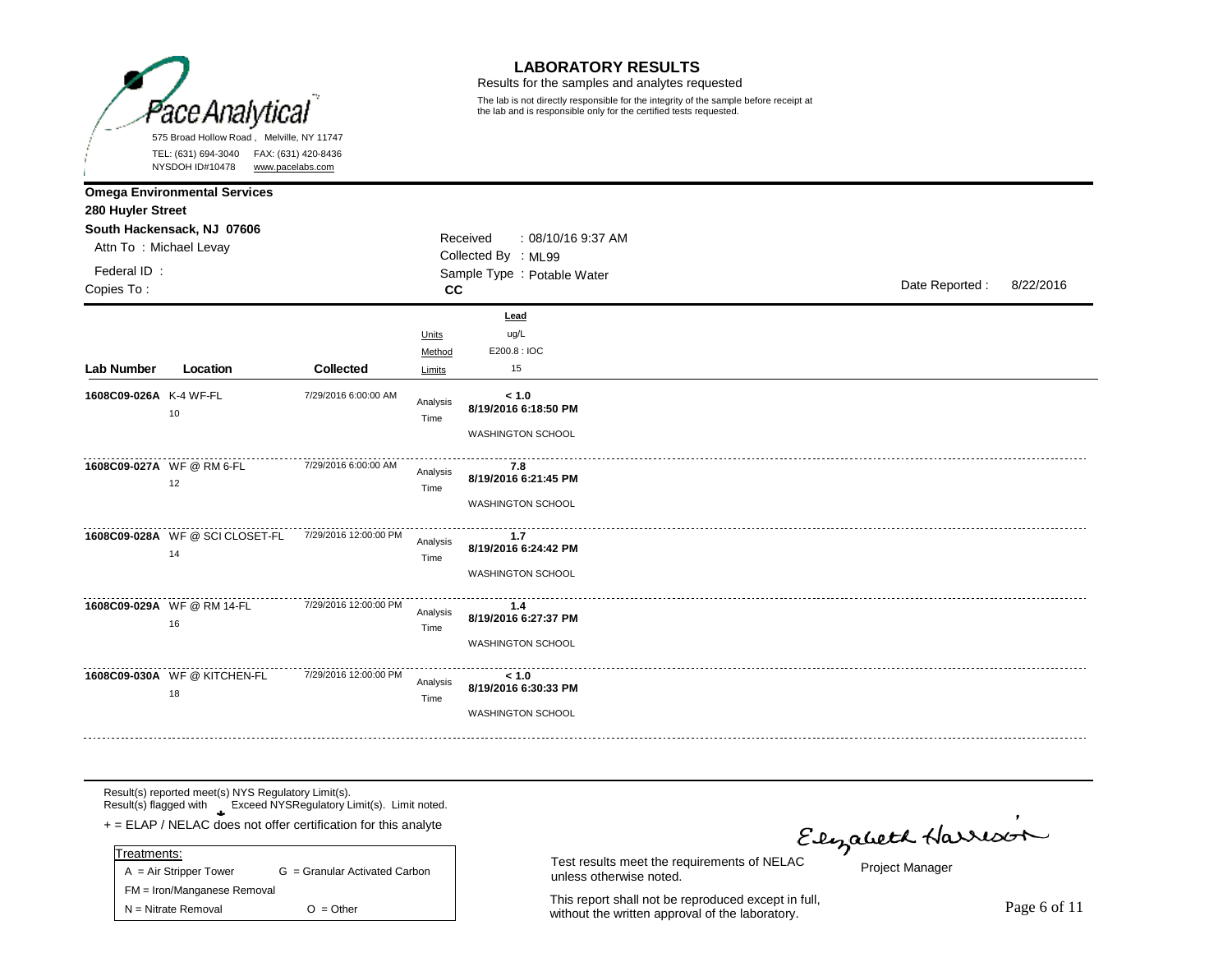

Results for the samples and analytes requested

The lab is not directly responsible for the integrity of the sample before receipt at the lab and is responsible only for the certified tests requested.

|                                                                                   | 1.1.0001110110110                   | <u><b>WWW.puocidoo.com</b></u> |                  |                                                                                      |                |           |
|-----------------------------------------------------------------------------------|-------------------------------------|--------------------------------|------------------|--------------------------------------------------------------------------------------|----------------|-----------|
| 280 Huyler Street                                                                 | <b>Omega Environmental Services</b> |                                |                  |                                                                                      |                |           |
| South Hackensack, NJ 07606<br>Attn To: Michael Levay<br>Federal ID:<br>Copies To: |                                     |                                | cc               | Received<br>: 08/10/16 9:37 AM<br>Collected By : ML99<br>Sample Type : Potable Water | Date Reported: | 8/22/2016 |
|                                                                                   |                                     |                                | Units<br>Method  | Lead<br>ug/L<br>E200.8 : IOC                                                         |                |           |
| <b>Lab Number</b>                                                                 | Location                            | <b>Collected</b>               | Limits           | 15                                                                                   |                |           |
| 1608C09-031A KF-FL                                                                | 20                                  | 7/29/2016 12:00:00 PM          | Analysis<br>Time | < 1.0<br>8/19/2016 6:45:12 PM<br>WASHINGTON SCHOOL                                   |                |           |
|                                                                                   | 1608C09-032A WF @ RM 21-FL<br>22    | 7/29/2016 12:00:00 PM          | Analysis<br>Time | 1.1<br>8/19/2016 6:48:08 PM<br>WASHINGTON SCHOOL                                     |                |           |
|                                                                                   | 1608C09-033A WF @ RM 23-FL<br>24    | 7/29/2016 12:00:00 PM          | Analysis<br>Time | < 1.0<br>8/19/2016 6:51:03 PM<br><b>WASHINGTON SCHOOL</b>                            |                |           |
|                                                                                   | 1608C09-034A WF @ RM 22-FL<br>26    | 7/29/2016 6:00:00 AM           | Analysis<br>Time | $1.4$<br>8/19/2016 6:53:57 PM<br>WASHINGTON SCHOOL                                   |                |           |
|                                                                                   | 1608C09-035A WF @ RM 27-FL<br>28    | 7/29/2016 6:00:00 AM           | Analysis<br>Time | < 1.0<br>8/19/2016 6:56:51 PM<br><b>WASHINGTON SCHOOL</b>                            |                |           |

Result(s) reported meet(s) NYS Regulatory Limit(s). Result(s) flagged with Exceed NYSRegulatory Limit(s). Limit noted.

**\*** + = ELAP / NELAC does not offer certification for this analyte

| $A = Air Strepper Tower$    | G = Granular Activated Carbon |  |  |  |  |  |  |
|-----------------------------|-------------------------------|--|--|--|--|--|--|
| FM = Iron/Manganese Removal |                               |  |  |  |  |  |  |
| $N = N$ itrate Removal      | $O = Other$                   |  |  |  |  |  |  |
|                             | Treatments:                   |  |  |  |  |  |  |

unless otherwise noted.

This report shall not be reproduced except in full, This report shall not be reproduced except in full,<br>without the written approval of the laboratory.

Elyabeth Harrison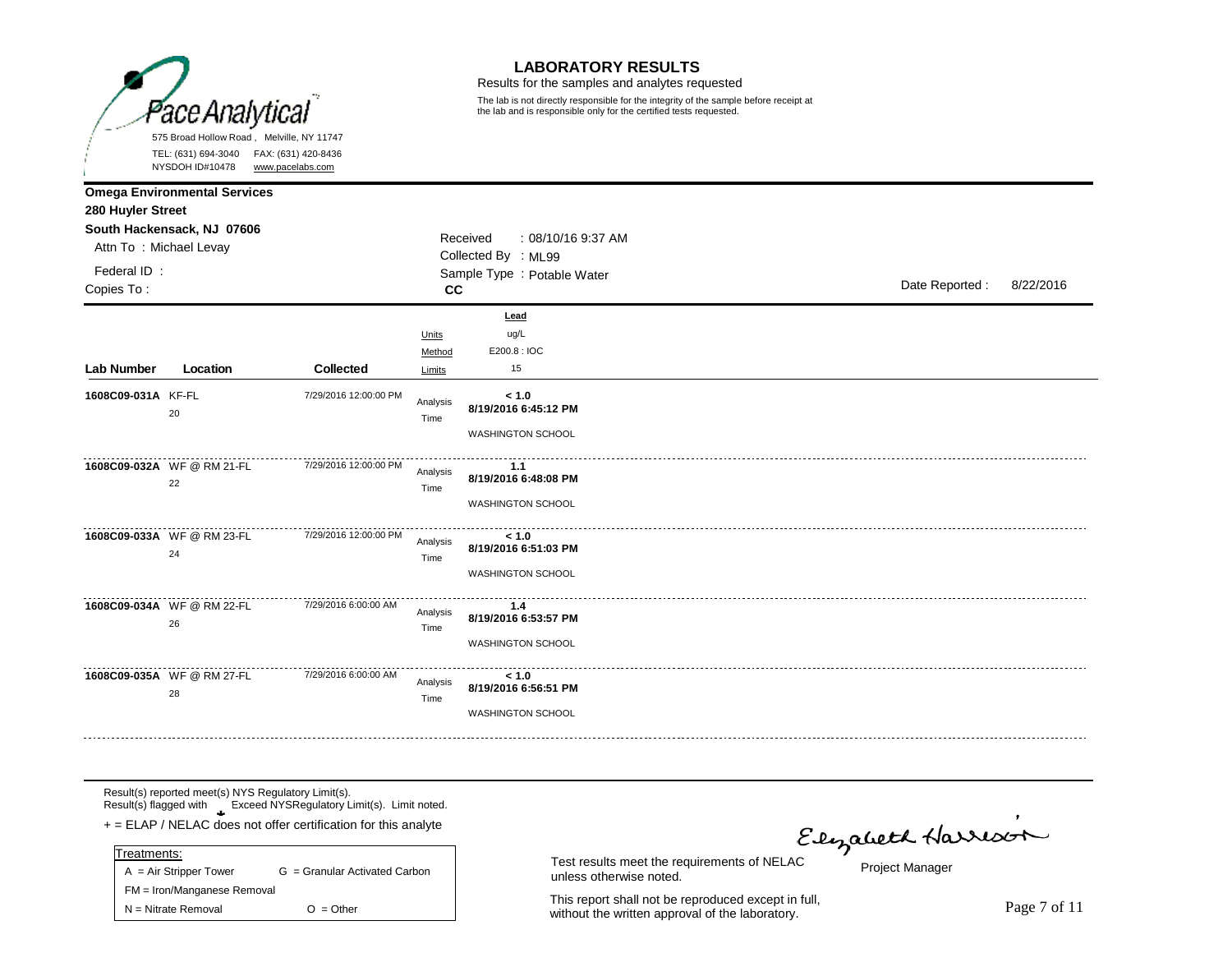

Results for the samples and analytes requested

The lab is not directly responsible for the integrity of the sample before receipt at the lab and is responsible only for the certified tests requested.

|                           | NYSDOH ID#10478<br>www.pacelabs.com                          |                      |                           |                                                           |  |                |           |
|---------------------------|--------------------------------------------------------------|----------------------|---------------------------|-----------------------------------------------------------|--|----------------|-----------|
| 280 Huyler Street         | <b>Omega Environmental Services</b>                          |                      |                           |                                                           |  |                |           |
| Attn To: Michael Levay    | South Hackensack, NJ 07606                                   |                      |                           | Received<br>$: 08/10/169:37$ AM<br>Collected By : ML99    |  |                |           |
| Federal ID:<br>Copies To: |                                                              |                      | cc                        | Sample Type : Potable Water                               |  | Date Reported: | 8/22/2016 |
| Lab Number                | Location                                                     | <b>Collected</b>     | Units<br>Method<br>Limits | Lead<br>ug/L<br>E200.8: IOC<br>15                         |  |                |           |
|                           | 1608C09-036A WF @ RM 29-FL<br>30                             | 7/29/2016 6:00:00 AM | Analysis<br>Time          | 1.1<br>8/19/2016 6:59:46 PM<br>WASHINGTON SCHOOL          |  |                |           |
|                           | 1608C09-037A WF @ COPY RM L-FL<br>32                         | 7/29/2016 6:00:00 AM | Analysis<br>Time          | < 1.0<br>8/19/2016 7:02:41 PM<br>WASHINGTON SCHOOL        |  |                |           |
|                           | 1608C09-038A WF @ COPY RM R-FL<br>34                         | 7/29/2016 6:00:00 AM | Analysis<br>Time          | < 1.0<br>8/19/2016 7:05:35 PM<br><b>WASHINGTON SCHOOL</b> |  |                |           |
|                           | 1608C09-039A KF FACULTY LOUNGE-FL 7/29/2016 6:00:00 AM<br>36 |                      | Analysis<br>Time          | < 1.0<br>8/19/2016 7:20:16 PM<br>WASHINGTON SCHOOL        |  |                |           |
|                           | 1608C09-040A WF @ RESTRMS R-FL<br>38                         | 7/29/2016 6:00:00 AM | Analysis<br>Time          | < 1.0<br>8/19/2016 7:23:11 PM<br>WASHINGTON SCHOOL        |  |                |           |

Result(s) reported meet(s) NYS Regulatory Limit(s). Result(s) flagged with Exceed NYSRegulatory Limit(s). Limit noted.

**\*** + = ELAP / NELAC does not offer certification for this analyte

| $A = Air Strepper Tower$    | G = Granular Activated Carbon |  |  |  |  |  |  |
|-----------------------------|-------------------------------|--|--|--|--|--|--|
| FM = Iron/Manganese Removal |                               |  |  |  |  |  |  |
| $N = N$ itrate Removal      | $O = Other$                   |  |  |  |  |  |  |
|                             | Treatments:                   |  |  |  |  |  |  |

unless otherwise noted.

This report shall not be reproduced except in full, This report shall not be reproduced except in full,<br>without the written approval of the laboratory.

Elyabeth Harrison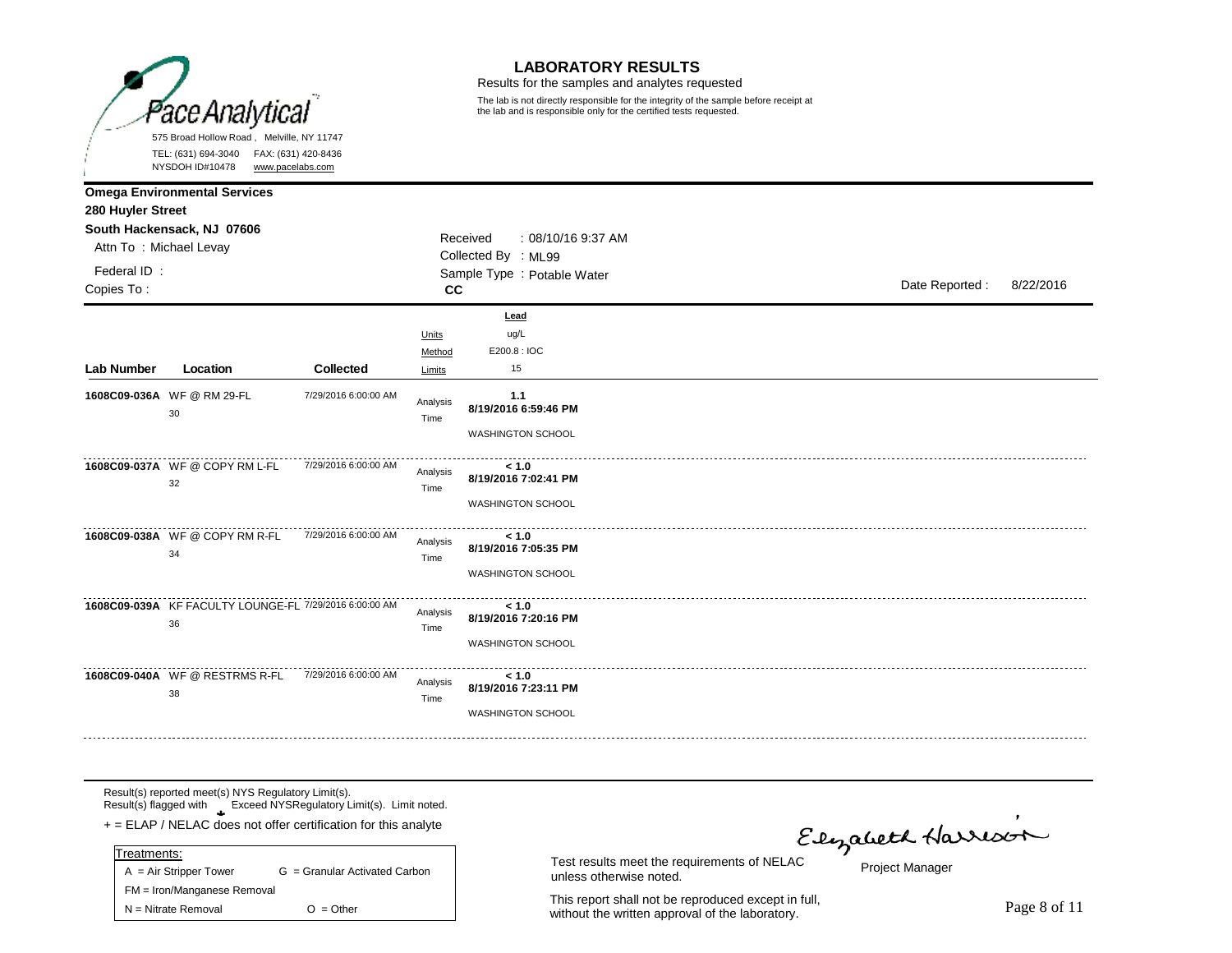

Results for the samples and analytes requested

The lab is not directly responsible for the integrity of the sample before receipt at the lab and is responsible only for the certified tests requested.

|                                                                                                                                               | NYSDOH ID#10478<br>www.pacelabs.com |                      |                                                                                            |                                                           |  |                |  |  |
|-----------------------------------------------------------------------------------------------------------------------------------------------|-------------------------------------|----------------------|--------------------------------------------------------------------------------------------|-----------------------------------------------------------|--|----------------|--|--|
| <b>Omega Environmental Services</b><br>280 Huyler Street<br>South Hackensack, NJ 07606<br>Attn To: Michael Levay<br>Federal ID:<br>Copies To: |                                     |                      | Received<br>: 08/10/16 9:37 AM<br>Collected By : ML99<br>Sample Type : Potable Water<br>cc |                                                           |  | Date Reported: |  |  |
| Lab Number                                                                                                                                    | Location                            | Collected            | Units<br>Method<br>Limits                                                                  | Lead<br>ug/L<br>E200.8: IOC<br>15                         |  |                |  |  |
| 40                                                                                                                                            | 1608C09-041A WF @ RESTRMS L-FL      | 7/29/2016 6:00:00 AM | Analysis<br>Time                                                                           | < 1.0<br>8/19/2016 7:26:08 PM<br><b>WASHINGTON SCHOOL</b> |  |                |  |  |
| 1608C09-042A WF@GYM-FL<br>42                                                                                                                  |                                     | 7/29/2016 6:00:00 AM | Analysis<br>Time                                                                           | < 1.0<br>8/19/2016 7:29:04 PM<br><b>WASHINGTON SCHOOL</b> |  |                |  |  |

Result(s) reported meet(s) NYS Regulatory Limit(s). Result(s) flagged with Exceed NYSRegulatory Limit(s). Limit noted.

**\*** + = ELAP / NELAC does not offer certification for this analyte

| Treatments:                 |                               |  |  |  |  |
|-----------------------------|-------------------------------|--|--|--|--|
| $A = Air Strepper Tower$    | G = Granular Activated Carbon |  |  |  |  |
| FM = Iron/Manganese Removal |                               |  |  |  |  |
| $N = N$ itrate Removal      | $O = Other$                   |  |  |  |  |

Elizabeth Harrison

Project Manager

This report shall not be reproduced except in full, This report shall not be reproduced except in full,<br>without the written approval of the laboratory.

Test results meet the requirements of NELAC

unless otherwise noted.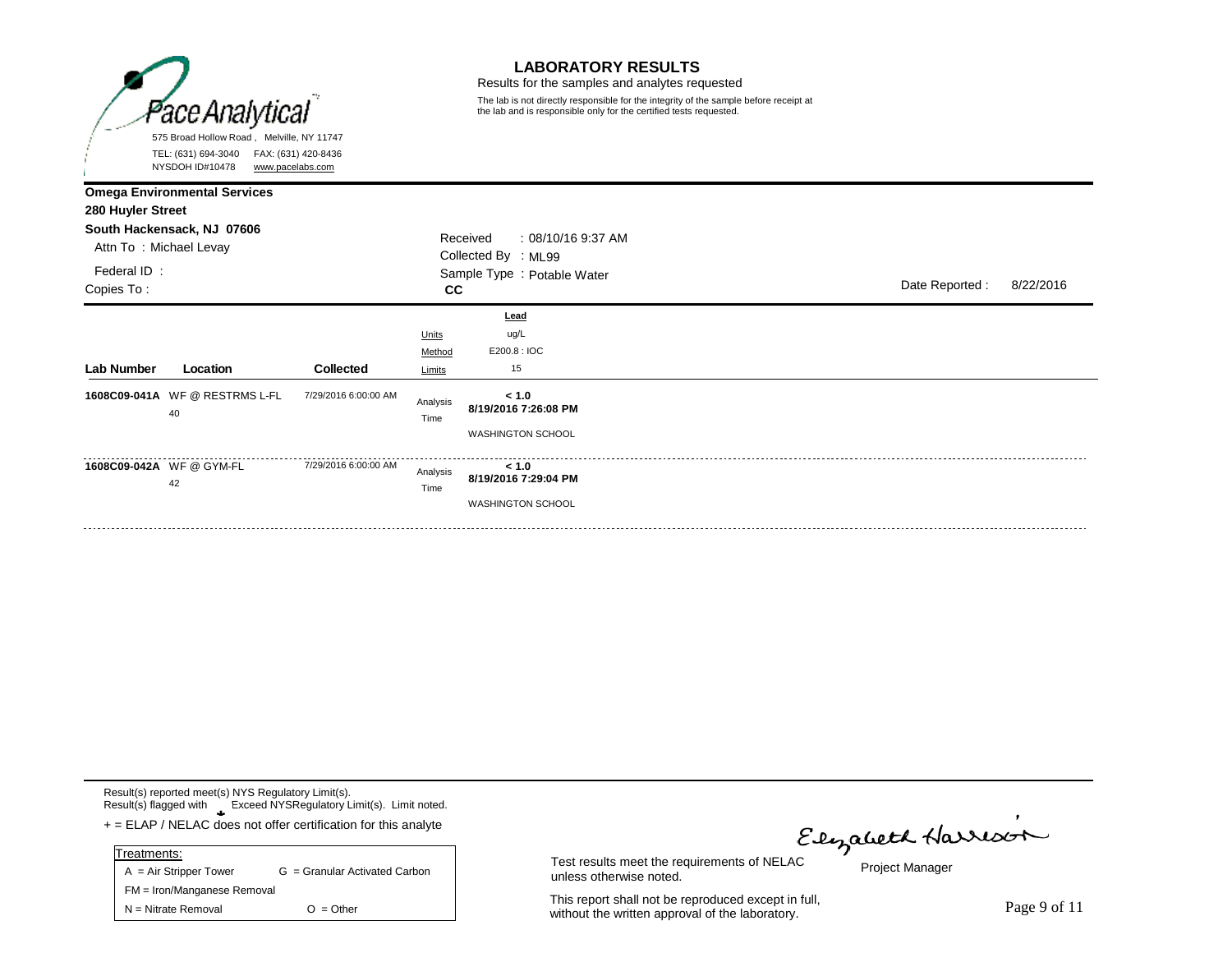

*PACE ANALYTICAL 575 Broad Hollow Road Melville, NY 11747 Website: [www.pacelabs.com](http://www.pacelabs.com) TEL: (631) 694-3040 FAX: (631) 420-8436*

## **Sample Receipt Checklist**

|                                                                                                                                                                                                                                            |                                        | websue: <u>www.pacetabs.com</u>                                                                                                            |                                         |                                              |
|--------------------------------------------------------------------------------------------------------------------------------------------------------------------------------------------------------------------------------------------|----------------------------------------|--------------------------------------------------------------------------------------------------------------------------------------------|-----------------------------------------|----------------------------------------------|
| Client Name OES                                                                                                                                                                                                                            |                                        |                                                                                                                                            |                                         | Date and Time Received: 8/10/2016 9:37:00 AM |
| Work Order Number: 1608C09                                                                                                                                                                                                                 | RcptNo: 1                              |                                                                                                                                            | Received by: John Stanton               |                                              |
| Completed by:                                                                                                                                                                                                                              |                                        | Reviewed by:                                                                                                                               |                                         | Elizabeth Harrison                           |
| Completed Date:<br>8/11/2016 6:47:02 PM                                                                                                                                                                                                    |                                        | <b>Reviewed Date:</b>                                                                                                                      |                                         | 8/15/2016 10:20:45 PM                        |
| Carrier name:                                                                                                                                                                                                                              |                                        |                                                                                                                                            |                                         |                                              |
| Chain of custody present?<br>Chain of custody signed when relinquished and received?<br>Chain of custody agrees with sample labels?<br>Are matrices correctly identified on Chain of custody?<br>Is it clear what analyses were requested? | Yes<br>Yes<br>Yes<br>Yes<br>Yes        | $\blacktriangledown$<br>$No$ $\Box$<br>$\blacktriangledown$<br>No <sub>1</sub><br>⊻<br>$No$ $\Box$<br>⊻<br>$No$ $\Box$<br>⊻<br>$No$ $\Box$ |                                         |                                              |
| Custody seals intact on sample bottles?<br>Samples in proper container/bottle?<br>Were correct preservatives used and noted?<br>Preservative added to bottles:                                                                             | Yes<br>Yes<br>Yes                      | No <sub>1</sub><br>$\blacktriangledown$<br>No <sub>1</sub><br>⊻<br>$No$ $\Box$                                                             | <b>Not Present</b><br><b>NA</b>         | ☑                                            |
| Sample Condition?<br>Sufficient sample volume for indicated test?<br>Were container labels complete (ID, Pres, Date)?<br>All samples received within holding time?                                                                         | Intact<br>Yes<br>Yes<br>Yes            | ∨<br>Broken $\Box$<br>∨<br>No<br>⊻<br>$No$ $\Box$<br>⊻<br>$No$ $\Box$                                                                      | Leaking                                 |                                              |
| Was an attempt made to cool the samples?<br>All samples received at a temp. of $> 0^{\circ}$ C to 6.0° C?<br>Response when temperature is outside of range:                                                                                | Yes<br>Yes                             | ⊻<br>No<br>$No$ $\Box$                                                                                                                     | <b>NA</b><br><b>NA</b>                  | $\blacktriangledown$                         |
| Sample Temp. taken and recorded upon receipt?<br>Water - Were bubbles absent in VOC vials?<br>Water - Was there Chlorine Present?<br>Water - pH acceptable upon receipt?<br>Are Samples considered acceptable?                             | Yes<br>Yes<br>Yes<br><b>Yes</b><br>Yes | $No$ $\overline{\vee}$<br>$No$ $\Box$<br>$No \Box$<br>⊻<br>$No$ $\Box$<br>⊻<br>$No$ $\Box$                                                 | To<br>No Vials<br><b>NA</b><br>No Water | o<br>☑<br>$\overline{\blacktriangledown}$    |
| Custody Seals present?<br>Airbill or Sticker?<br>Airbill No:<br>SDG:<br>Case Number:                                                                                                                                                       | Yes<br>Air Bill $\sqrt{}$              | $No$ $\overline{\vee}$<br>Sticker<br>783780660313<br>SAS:                                                                                  | Not Present                             |                                              |

Any No response should be detailed in the comments section below, if applicable.

| <b>Client Contacted?</b><br>Contact Mode:      | Yes<br>Phone:<br>$\blacksquare$ | ⊻<br><b>NA</b><br><b>No</b><br>Fax: | Person Contacted:<br>Email: | In Person: |
|------------------------------------------------|---------------------------------|-------------------------------------|-----------------------------|------------|
| <b>Client Instructions:</b><br>Date Contacted: | Contacted By:                   |                                     |                             |            |
| Regarding:<br>Comments:                        |                                 |                                     |                             |            |
| CorrectiveAction:                              |                                 |                                     |                             |            |